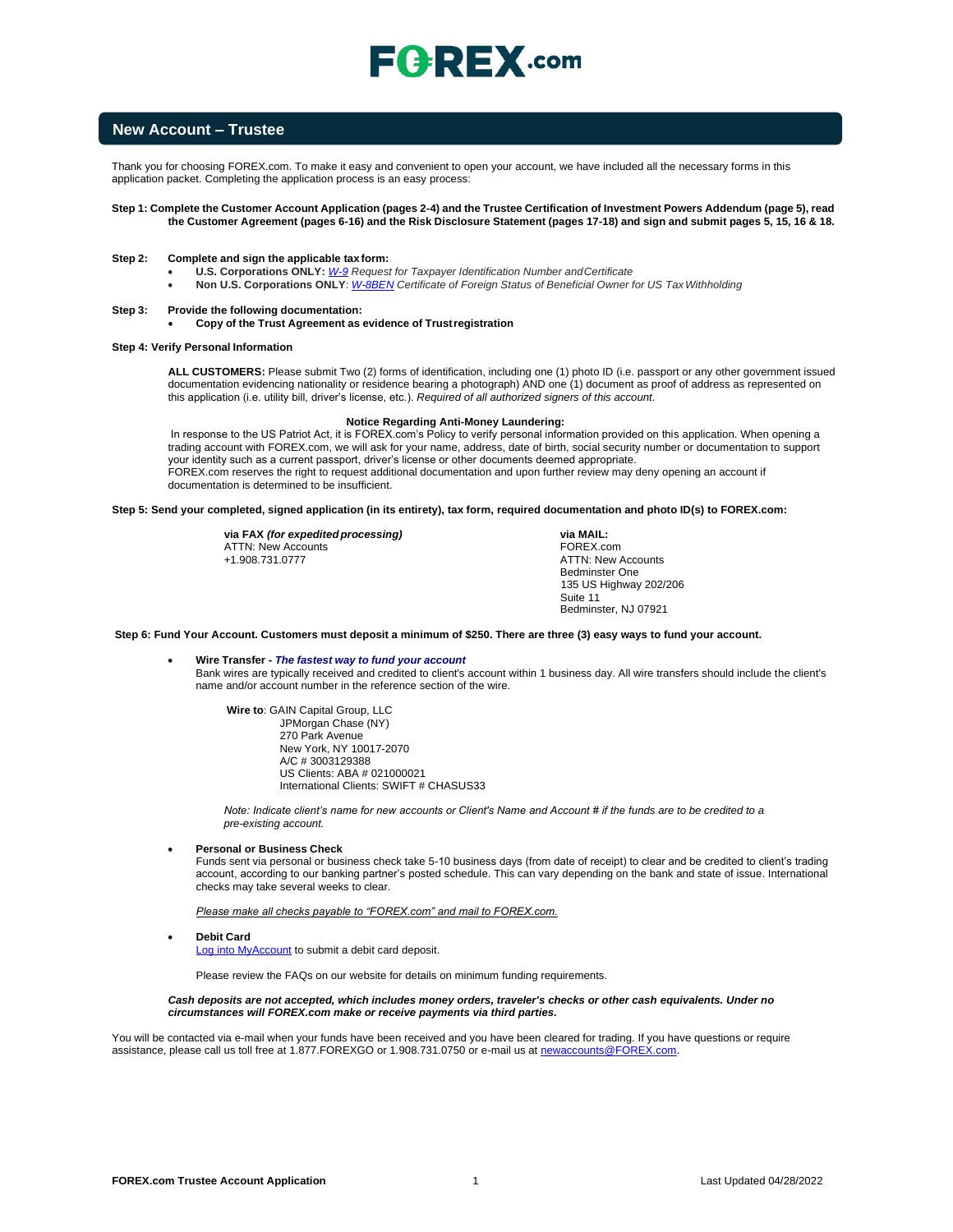

## **Customer Account Application - Trustee**

**This Application must be completed in full or it will not be processed**. FOREX.com will not disclose, share or sell your personal information to third parties. You must be at least 18 years of age to open an account. Please type or print clearly.

| <b>INTRODUCING BROKER (IFAPPLICABLE)</b>            |                                                                                                                                                                                                                                      |                                                                                                                                                                                                                                      |  |
|-----------------------------------------------------|--------------------------------------------------------------------------------------------------------------------------------------------------------------------------------------------------------------------------------------|--------------------------------------------------------------------------------------------------------------------------------------------------------------------------------------------------------------------------------------|--|
|                                                     |                                                                                                                                                                                                                                      |                                                                                                                                                                                                                                      |  |
| <b>PRIMARY CONTACT</b>                              | <u> 1980 - Andrea Andrew Maria (h. 1980).</u>                                                                                                                                                                                        |                                                                                                                                                                                                                                      |  |
|                                                     |                                                                                                                                                                                                                                      |                                                                                                                                                                                                                                      |  |
| (This will be our primary method of contacting you) |                                                                                                                                                                                                                                      |                                                                                                                                                                                                                                      |  |
| Contact Relationship to Entity: Owner               | Officer/Director                                                                                                                                                                                                                     |                                                                                                                                                                                                                                      |  |
|                                                     | TRUST DETAILS <b>And the Contract of the Contract of Trust And Trust And Trust And Trust And Trust And Trust And Trust And Trust And Trust And Trust And Trust And Trust And Trust And Trust And Trust And Trust And Trust And T</b> |                                                                                                                                                                                                                                      |  |
|                                                     |                                                                                                                                                                                                                                      | Name of Trust: <u>contract and the contract of the contract of the contract of the contract of the contract of the contract of the contract of the contract of the contract of the contract of the contract of the contract of t</u> |  |
|                                                     |                                                                                                                                                                                                                                      |                                                                                                                                                                                                                                      |  |
|                                                     |                                                                                                                                                                                                                                      |                                                                                                                                                                                                                                      |  |
|                                                     | Please provide a detailed description of your core business activities, including source of revenue                                                                                                                                  |                                                                                                                                                                                                                                      |  |
| <b>TRUST ADDRESS</b>                                |                                                                                                                                                                                                                                      |                                                                                                                                                                                                                                      |  |
|                                                     |                                                                                                                                                                                                                                      |                                                                                                                                                                                                                                      |  |
|                                                     |                                                                                                                                                                                                                                      | City: City: City: City: Culture Country: Country: Country: Country: Country: Country: Country: Country: Country: Country: Country: Country: Country: Country: Country: Country: Country: Country: Country: Country: Country: C       |  |
| <b>MAILING ADDRESS</b>                              |                                                                                                                                                                                                                                      |                                                                                                                                                                                                                                      |  |
| Address (P.O. boxes not accepted):                  |                                                                                                                                                                                                                                      |                                                                                                                                                                                                                                      |  |
|                                                     |                                                                                                                                                                                                                                      | City: City: City: City: City: Current Country: Country: Country:                                                                                                                                                                     |  |
| <b>TRUSTEES</b>                                     |                                                                                                                                                                                                                                      |                                                                                                                                                                                                                                      |  |
|                                                     |                                                                                                                                                                                                                                      |                                                                                                                                                                                                                                      |  |
|                                                     |                                                                                                                                                                                                                                      | US Citizen?<br>If not a US Citizen, please list country of citizenship and passport number:                                                                                                                                          |  |
|                                                     |                                                                                                                                                                                                                                      |                                                                                                                                                                                                                                      |  |
|                                                     |                                                                                                                                                                                                                                      |                                                                                                                                                                                                                                      |  |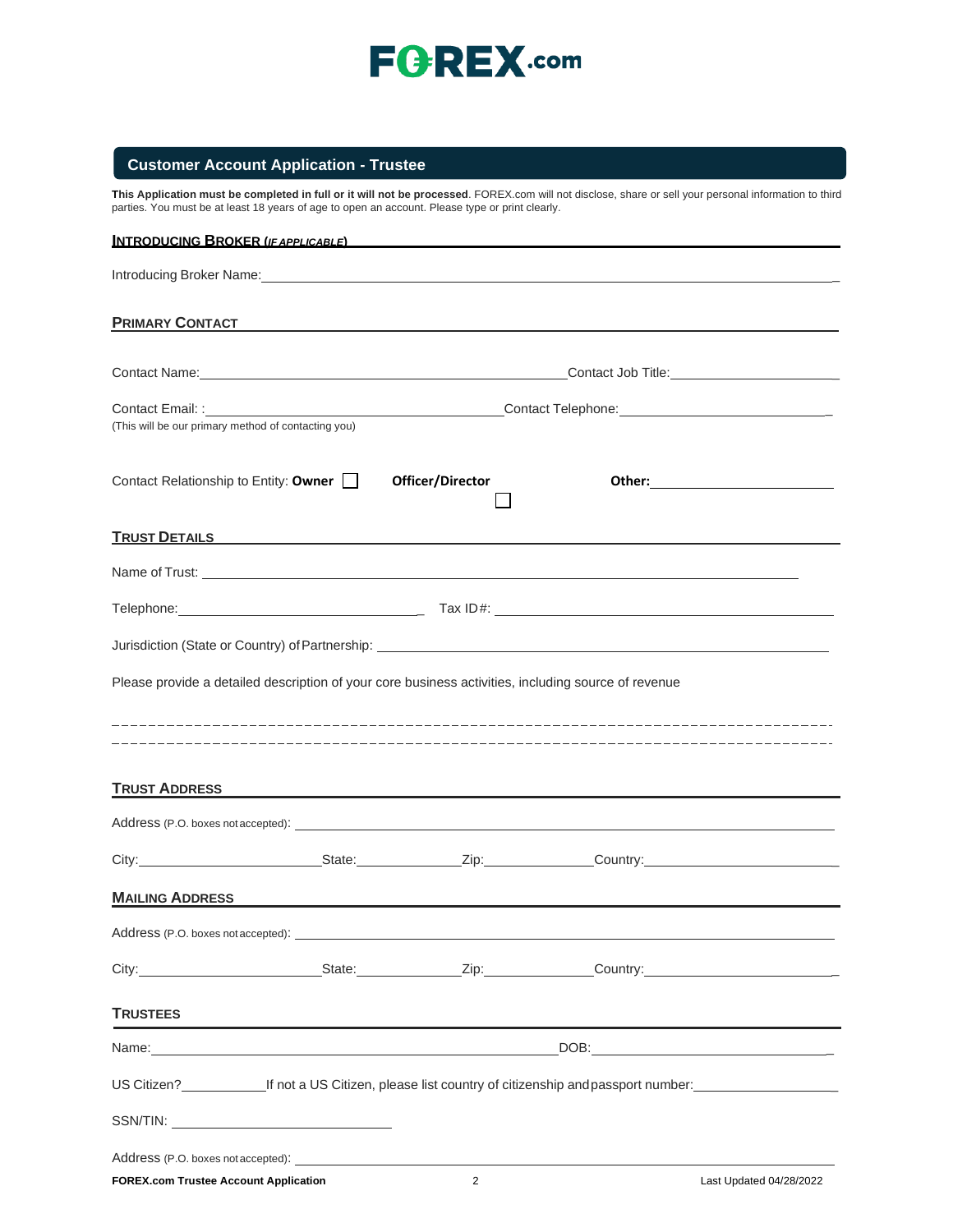|                                                                                   |                                                                                     |  | City: City: City: City: Culture Country: Country: Country: Country: Country: Country: Country: Country: Country: Country: Country: Country: Country: Country: Country: Country: Country: Country: Country: Country: Country: C |  |
|-----------------------------------------------------------------------------------|-------------------------------------------------------------------------------------|--|--------------------------------------------------------------------------------------------------------------------------------------------------------------------------------------------------------------------------------|--|
|                                                                                   |                                                                                     |  |                                                                                                                                                                                                                                |  |
|                                                                                   |                                                                                     |  |                                                                                                                                                                                                                                |  |
|                                                                                   |                                                                                     |  |                                                                                                                                                                                                                                |  |
|                                                                                   |                                                                                     |  |                                                                                                                                                                                                                                |  |
|                                                                                   |                                                                                     |  |                                                                                                                                                                                                                                |  |
|                                                                                   |                                                                                     |  |                                                                                                                                                                                                                                |  |
|                                                                                   |                                                                                     |  |                                                                                                                                                                                                                                |  |
|                                                                                   |                                                                                     |  |                                                                                                                                                                                                                                |  |
|                                                                                   |                                                                                     |  |                                                                                                                                                                                                                                |  |
|                                                                                   |                                                                                     |  |                                                                                                                                                                                                                                |  |
|                                                                                   |                                                                                     |  |                                                                                                                                                                                                                                |  |
|                                                                                   |                                                                                     |  |                                                                                                                                                                                                                                |  |
|                                                                                   |                                                                                     |  |                                                                                                                                                                                                                                |  |
|                                                                                   |                                                                                     |  |                                                                                                                                                                                                                                |  |
|                                                                                   |                                                                                     |  |                                                                                                                                                                                                                                |  |
|                                                                                   |                                                                                     |  | <b>FINANCIAL INFORMATION</b>                                                                                                                                                                                                   |  |
|                                                                                   |                                                                                     |  |                                                                                                                                                                                                                                |  |
|                                                                                   |                                                                                     |  |                                                                                                                                                                                                                                |  |
| Initial deposit \$                                                                |                                                                                     |  |                                                                                                                                                                                                                                |  |
| If the entity does not have any liabilities, please provide an explanation below: |                                                                                     |  |                                                                                                                                                                                                                                |  |
|                                                                                   |                                                                                     |  |                                                                                                                                                                                                                                |  |
|                                                                                   | Do you have financial statements that are less than 12 monthsold? $Y \bigsqcup N$   |  |                                                                                                                                                                                                                                |  |
|                                                                                   |                                                                                     |  | If yes, please submit the most recent audited and/or unaudited financial statements. If none, please explain why.                                                                                                              |  |
| <b>LEGAL HISTORY</b>                                                              |                                                                                     |  |                                                                                                                                                                                                                                |  |
|                                                                                   |                                                                                     |  | Were you or any senior corporate officer/ principal ever charged or convicted of a felonious crime which would                                                                                                                 |  |
|                                                                                   | potentially disqualify you from registration with any regulatory agency? $Y \Box N$ |  |                                                                                                                                                                                                                                |  |

If yes, please explain: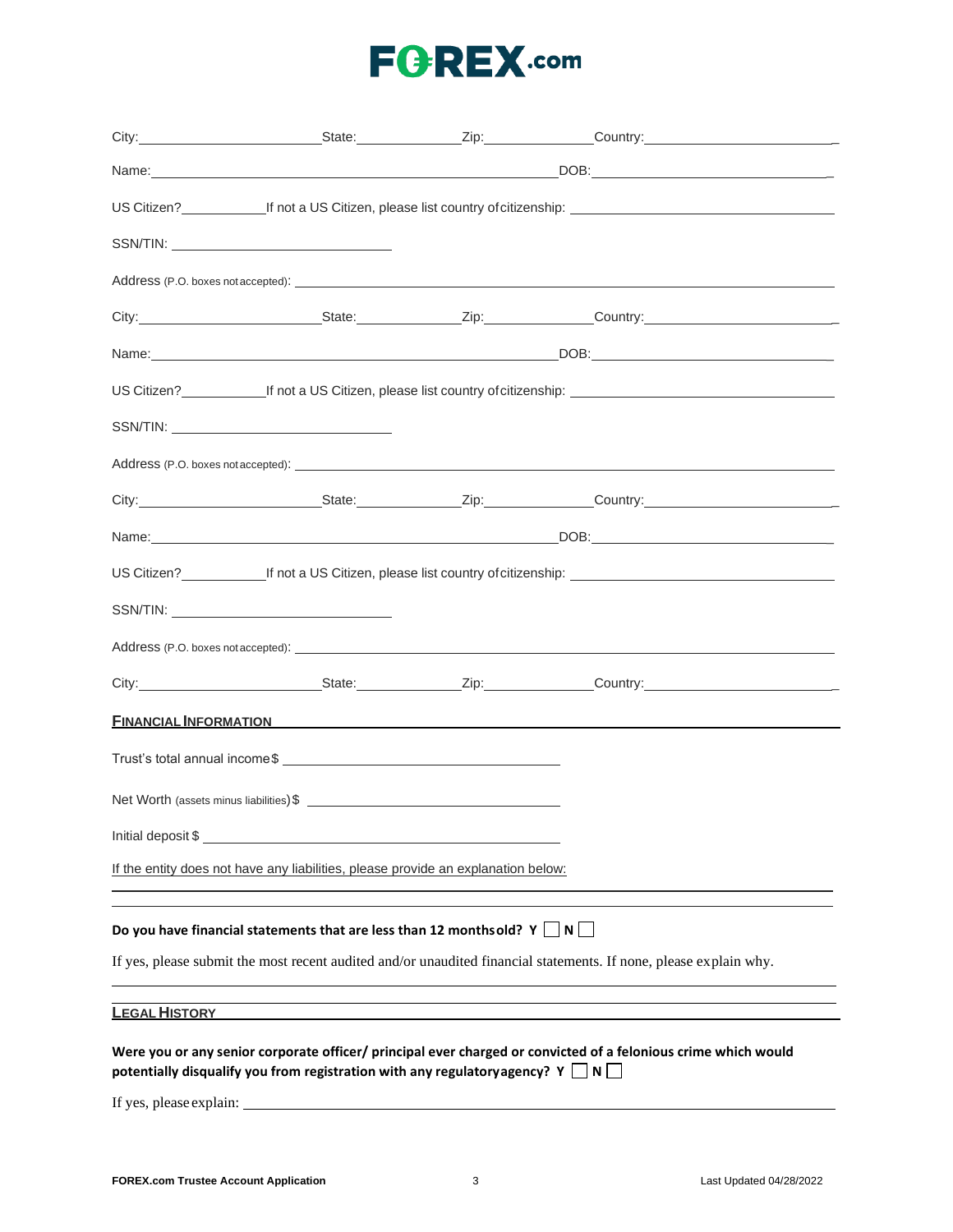| <b>ADDITIONAL INFORMATION (REQUIRED)</b> And the state of the state of the state of the state of the state of the state of the state of the state of the state of the state of the state of the state of the state of the state of |                          |
|------------------------------------------------------------------------------------------------------------------------------------------------------------------------------------------------------------------------------------|--------------------------|
|                                                                                                                                                                                                                                    |                          |
| Are you employed by a Futures Commission Merchant (FCM), broker, or registered with the                                                                                                                                            |                          |
| CFTC, NFA or equivalent regulatory body?                                                                                                                                                                                           | $\Box$ YES $\Box$ NO     |
|                                                                                                                                                                                                                                    |                          |
|                                                                                                                                                                                                                                    |                          |
| Are there any undisclosed persons with a financial interest inthis account?                                                                                                                                                        | $\sqcap$ Yes $\sqcap$ No |
|                                                                                                                                                                                                                                    |                          |
|                                                                                                                                                                                                                                    |                          |

| Industry regulations require us to obtain the information requested in this section. |  |  |  |  |
|--------------------------------------------------------------------------------------|--|--|--|--|
|--------------------------------------------------------------------------------------|--|--|--|--|

| <b>TRADING EXPERIENCE</b> |
|---------------------------|
|---------------------------|

| a) | Stocks/Equities<br><b>□</b> None | $\Box$ < 6 months          | $\Box$ 6 months – 1 year  | $\Box$ 1-2 years | $\Box$ 2-3 years | Over 3 years        |
|----|----------------------------------|----------------------------|---------------------------|------------------|------------------|---------------------|
| b) | Options<br><b>□</b> None         | $\vert \vert$ $<$ 6 months | $\Box$ 6 months – 1 year  | $\Box$ 1-2 years | $\Box$ 2-3 years | Over 3 years        |
| C) | <b>Futures</b><br><b>□</b> None  | $\vert \vert$ $<$ 6 months | $\Box$ 6 months – 1 year  | $\Box$ 1-2 years | $\Box$ 2-3 years | Over 3 years        |
| d) | Forex<br>  None                  | $\vert \vert$ $<$ 6 months | $\Box$ 6 months $-1$ year | $\Box$ 1-2 years | $\Box$ 2-3 years | $\Box$ Over 3 years |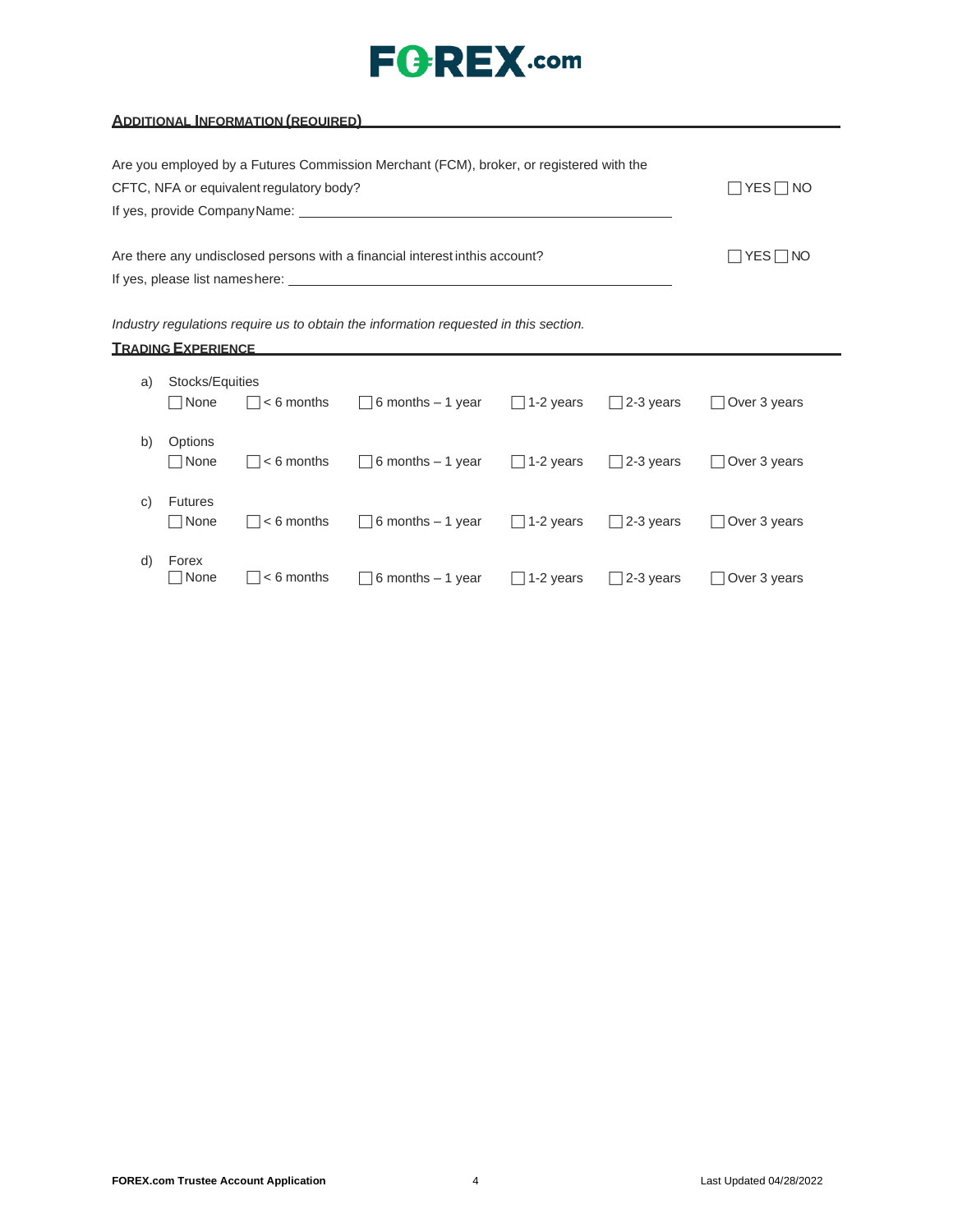# $E$   $R$   $E$   $X$  .com

## **Trustee Certification Of Investment Powers**

In consideration of your opening and/or maintaining one or more accounts for the trust named below, we the undersigned below, Trustee[s,\\* \(](#page-4-0)"We") certify as follows:

The full title of the Trust to which this Certification applies is:

Example: John Jones and Sam Smith Trustees for the Benefit of Mary Jones

1. There is or same is not (*check one*) a written Trust Agreement.

- 2. The date of the Trust Agreement (or of the Trust, if there is no written Trust Agreement) is:
- 3. The date of the latest amendment to the Agreement (or of the Trust, if there is no written Trust Agreement)is:
- 4. There are no Trustees of the Trust other than the undersigned.<br>5. The names of the successor Trustees, if any are:
- The names of the successor Trustees, if any, are:
- 6. The Grantors of the Trust are:

**Authorized Individual** FOREX.com ("You") are authorized by the terms of the Trust Agreement and applicable law to accept investment orders, orders relating to the trading, purchase, sale or Foreign Exchange Contracts, Cross Currency Contracts and Metal Contracts (on Margin or otherwise) and other instructions from any of the undersigned Trustees, unless their authority is expressly limited on this certification. Other instructions which the Trustees may issue include, but are not limited to, withdrawals, distributions and transfers by check or otherwise to beneficiaries and others, including the Trustees.

**Investments Permitted** We certify that we have the power under the Trust Agreement and applicable law to enter into transactions, both purchases and sales (including short sales), of all types of foreign exchange contracts, cross currency contracts, securities and other property in a cash account and on margin and to take all actions and execute all documents necessary or desirable, in the sole judgment of FOREX.com, in connection with the aforementioned activities.

We understand that permission to undertake certain types of transactions may be denied and, if granted, may require us to submit additional forms and information, and we agree to cooperate in the prompt completion of such requirements.

We, the Trustees, acknowledge receiving and reviewing all pertinent account documentation and agreements.

We, the Trustees, jointly and severally, indemnify you and hold you harmless from any and all liabilities, claims, losses, damages, costs or expenses (including attorneys' fees) which may arise directly or indirectly from your accepting instructions (including instructions relating to investments, withdrawals, distributions and transfers) from any of the Trustees or which may arise from your continued reliance on this Certification. This indemnification shall survive the termination of either the Trust or the account.

We agree to inform you in writing of any amendment to the Trust, any change in the composition of the Trustees, or any other event which could materially alter the Certifications made above. You may rely on the continued validity of this Certification indefinitely absent actual receipt of such notice.

#### **We hereby certify that the undersigned are all of the Trustee:**

<span id="page-4-0"></span>

| Signature: <u>Contract Communication</u>                                                                                                                                                                                             | Date: |
|--------------------------------------------------------------------------------------------------------------------------------------------------------------------------------------------------------------------------------------|-------|
|                                                                                                                                                                                                                                      |       |
|                                                                                                                                                                                                                                      |       |
| Signature: <u>contract and a series of the series of the series of the series of the series of the series of the series of the series of the series of the series of the series of the series of the series of the series of the</u> |       |
|                                                                                                                                                                                                                                      |       |
|                                                                                                                                                                                                                                      |       |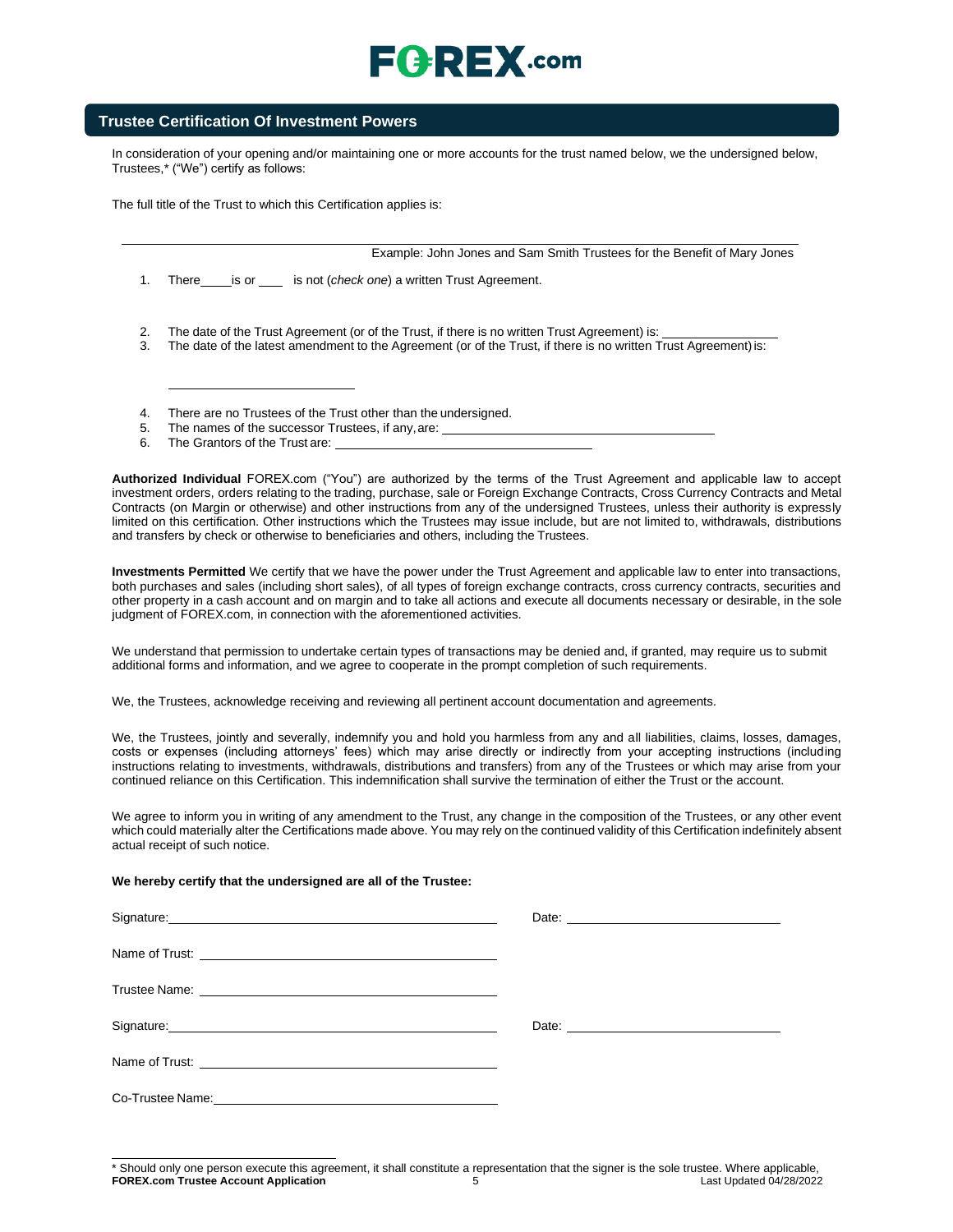

plural references in this certification shall be deemed singular.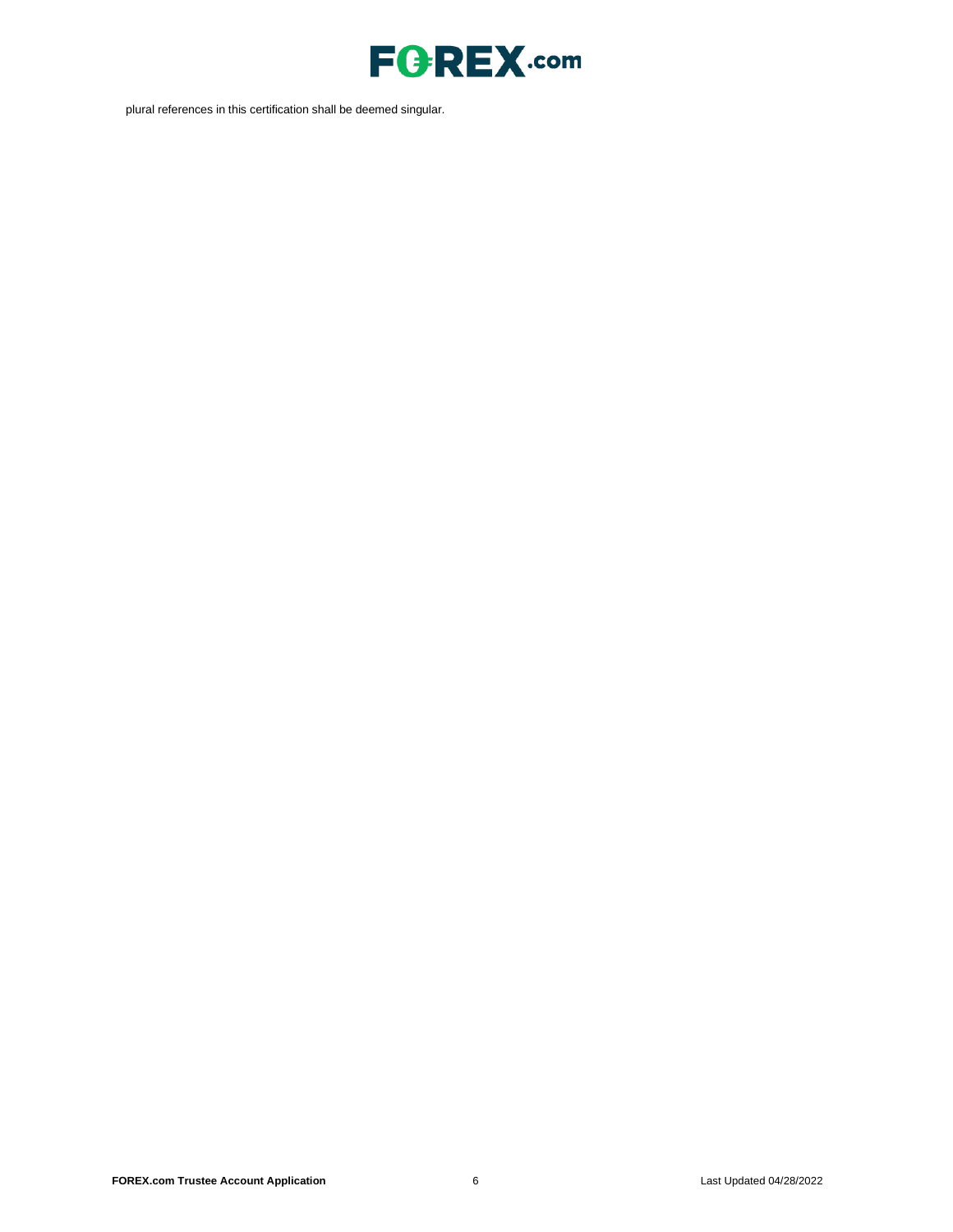# $\sqsubseteq$   $\ominus$   $\sqsubseteq$   $\chi$  .com

### **Notice Regarding Anti-Money Laundering**

In response to the US Patriot Act, it is FOREX.com's Policy to verify personal information provided on this application. When opening a trading account with FOREX.com, we will ask for your name, address, date of birth, social security number or documentation to support your identity such as a current passport, driver's license or other documents deemed appropriate. FOREX.com reserves the right to request additional documentation and upon further review may deny opening an account if documentation is determined to beinsufficient.

### **Customer Agreement**

This Agreement sets forth the terms and conditions governing your Account at FOREX.com ("FOREX.com"), a division of GAIN Capital Group, LLC and all Contracts and other transactions in this Account with FOREX.com. In this Agreement, the undersigned customer is referred to as "Customer" or "You."

- 1. **DEFINITIONS.** Terms capitalized in this Agreement are defined in the Glossary as found on **FOREX.com** website [www.forex.com/en](http://www.forex.com/en-us/education/glossary/)[us/education/glossary/](http://www.forex.com/en-us/education/glossary/)
- 2. **SERVICES PROVIDED**. Subject to the terms and conditions of this Agreement and acceptance of Customer's application to open an Account with FOREX.com, FOREX.com will maintain one or more Accounts in Customer's name and will effect cash settled and physically settled transactions with and for Customer in the international Over-the-Counter Foreign Currency (foreign exchange) markets and metal markets on a spot basis, and provide such other services and products as FOREX.com may, in its sole discretion, determine from time to time in the future. Unless expressly stated otherwise in writing, all Contracts and other transactions entered into between FOREX.com and Customer shall be governed by the terms of this Customer Agreement, as amended from time to time (including, without limitation, FOREX.com's Trading Policies and Procedures).
- 3. **REPRESENTATIONS AND WARRANTIES.** As of the date hereof, the date of each Contract and other transaction in Customer's Account and any date on which FOREX.com's Risk Disclosure Statement or Trading Policies and Procedures are revised, updated or amended, Customer represents and warrants to FOREX.com and agrees for the benefit of FOREX.com that:
	- 3.1. if Customer is a natural person, Customer is of sound mind, legal age (18 years old in the United States) and legal competence.
	- 3.2. if Customer is not a natural person, (i) Customer is duly organized and validly existing under the applicable laws of the jurisdiction of its organization; (ii) execution and delivery of this Agreement and all Contracts and other transactions contemplated hereunder and performance of all obligations contemplated under this Agreement and all Contracts and other transactions contemplated hereunder have been duly authorized by Customer; and (iii) each person executing and delivering this Agreement and all Contracts and other transactions contemplated hereunder on behalf of Customer performing the obligations contemplated under this Agreement and any Contract and other transaction contemplated hereunder on behalf of Customer, has been duly authorized by Customer to doso.
	- 3.3. execution and delivery by Customer of this Agreement and all Contracts and other transactions contemplated hereunder, and performance of all of Customer's obligations contemplated under this Agreement and any Contract and other transaction contemplated hereunder, will not violate any statute, rule, regulation, ordinance, charter, by-law or policy applicable toCustomer.
	- 3.4. Customer has full beneficial ownership of Customer's Account. Customer has not granted and will not grant a security interest in Customer's Account with FOREX.com (other than the security interest granted to FOREX.com hereunder) to any person without FOREX.com's prior written consent. Customer has full beneficial ownership of all collateral and will not grant any security interest in any Collateral to any person (other than the security interest granted to FOREX.com hereunder) without FOREX.com's prior written consent.
	- 3.5. Customer will execute and deliver all documents, give all notices, make all filings and take such other actions as FOREX.com, in its sole discretion, deems necessary or desirable to evidence or perfect any security interest in favor of FOREX.com or to protect FOREX.com's interests with respect to any Collateral.
	- 3.6. Customer has read and understands the provisions contained in this Agreement, including, without limitation, FOREX.com's Risk Disclosure Statement and Trading Policies and Procedures, Customer will review the Agreement each time it is amended. Customer will not affect any Opening Transaction in Customer's Account unless Customer understands FOREX.com's revised Agreement, and Customer agrees that in effecting any Opening Transaction it is deemed to represent that it has read and understands FOREX.com's revised Agreement as in effect at the time of such Opening Transaction.
	- 3.7. Customer agrees to comply with all applicable law. You may not use your personal account with FOREX.com for any illegalactivity.
	- 3.8. All information provided by Customer to FOREX.com, including information regarding Customer's trading experience and investment sophistication, is true, correct and complete, and Customer will notify FOREX.com promptly of any changes insuchinformation.
	- 3.9. The risk capital and/or intended initial deposit provided as part of the Customer Account Application and any subsequent deposits Customer makes to Customer's account in excess of such pre-disclosed amount(s) represents Customer's total risk capital which should it be lost in its entirety would not alter the Customer's lifestyle.
- 4. **TRADING.** Customer authorizes FOREX.com to purchase and sell physically settled and cash settled Foreign Exchange Contracts and Cross Currency Contracts and Metal Contracts on a spot basis for Customer's Account in accordance with Customer's instructions received through the FOREX.com Online Trading System or via telephone to the FOREX.com Trading Desk, subject to the terms of this Agreement, including the Annexes hereto and the Customer Account Application, including any applicable addenda thereto. Customer agrees to be conclusively responsible for any instruction received electronically that is identified with Customer's password and Account number and for any electronic, oral and written instruction (including, but not limited to, any Order) to FOREX.com from persons FOREX.com, in its sole judgment, believes are apparently authorized by Customer. If Customer's Account is titled as a joint account, FOREX.com is authorized to act on the instructions of any one owner, without further inquiry, with regard to trading in the Account and the disposition of any and all assets in the Account. FOREX.com shall have no responsibility for further inquiry into such apparent authority and no liability for the consequences of any actions taken or failed to be taken by FOREX.com in reliance on any such instructions or on the apparent authority of any such persons.
	- 4.1. **Pricing Information**. FOREX.com will make available, by posting on the FOREX.com Online Trading System or by telephoning the FOREX.com Trading Desk, Bid Prices and Ask Prices at which FOREX.com is prepared to enter Foreign Currency Contracts, Cross Currency Contracts, or Metal Contracts with Customer. Each Bid Price or Ask Price shall be for a Spot Contract with a specified Value Date and shall specify each Eligible Foreign Currency or tradable U.S. dollar-based currency pairs involved where applicable. FOREX.com expects that these prices will be reasonably related to the bid prices and ask prices available in the market at that time for similar transactions, but a number of factors, such as communication system delays, high volume or volatility can result in deviations between prices quoted by FOREX.com and other sources. FOREX.com makes no warranty, express or implied, that Bid Prices and Ask Prices represent prevailing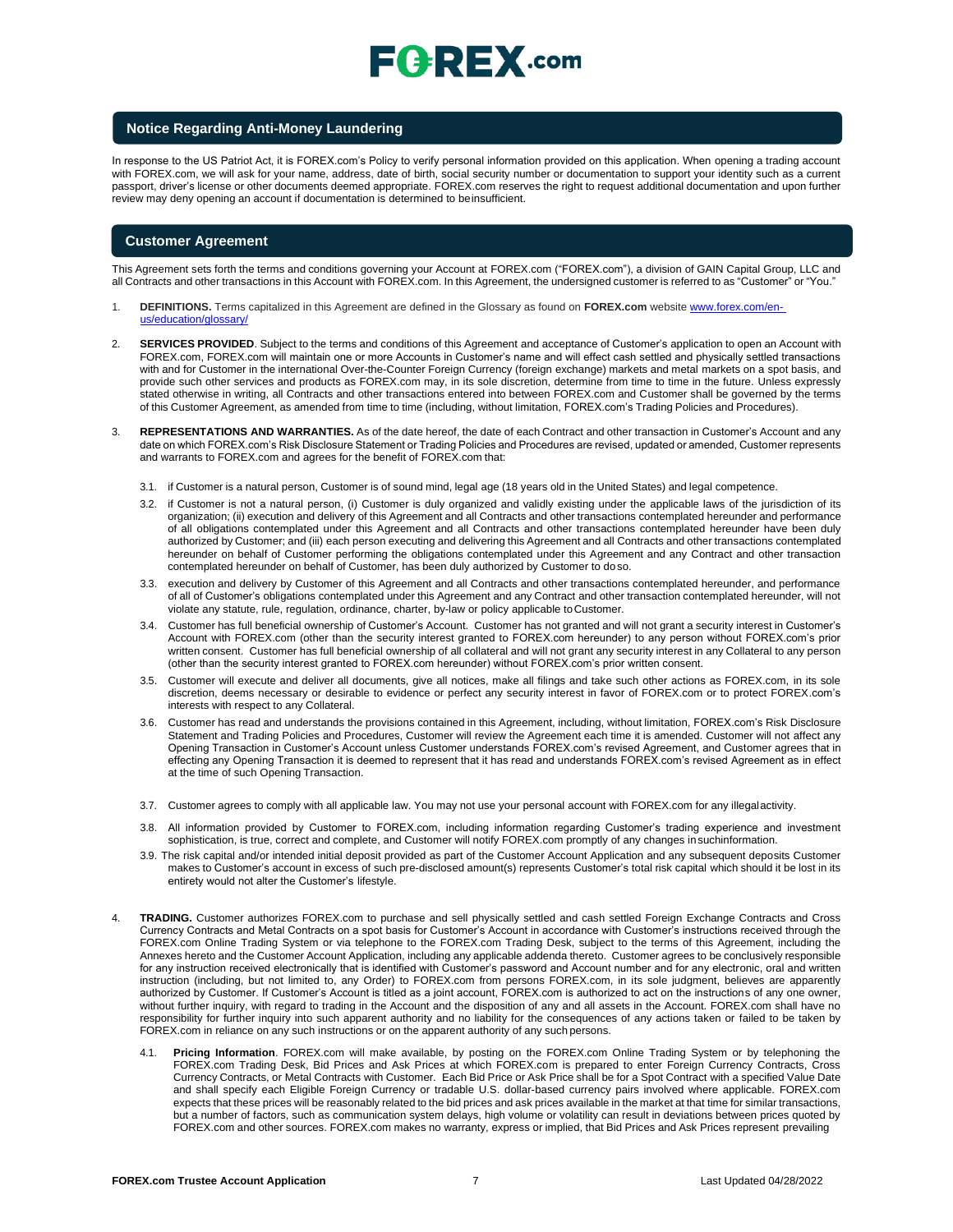

bid prices and ask prices. In addition, these Bid and/or Ask Prices may reflect, at the direction of the Introducing Broker named above, additional pips added to the BID and/or ASK price that may result in an increase of the dealable spread available for the Customer's account as well as a per trade or per lot commission and/or fees. See **Section 11-Charges**.

4.2. **Order Execution**. FOREX.com will attempt to execute all Orders that it may, in its sole discretion, accept from Customer in accordance with Customer's instructions received through the FOREX.com Online Trading System or via telephone to the FOREX.com Trading Desk. In cases where the prevailing market represents prices different from the prices FOREX.com has posted on our screen, FOREX.com will attempt, on a best efforts basis, to execute trades on or close to the prevailing market prices. All Contracts made and entered into by FOREX.com hereunder will be entered into by FOREX.com as principal. Customer acknowledges, understands and agrees that FOREX.com is not acting as a broker, intermediary, agent, and advisor or in any fiduciary capacity. Slippage is a term referring to the difference between requested price and the price at which an order is actually filled. Slippage typically occurs around times of news or economic announcements and extreme market volatility and can be either positive or negative. Notwithstanding the provisions of this Paragraph, Customer acknowledges, understands and agrees that all non-market orders are accepted by FOREX.com and undertaken on a "best-efforts basis" in accordance with the relevant provisions of the Trading Policies and Procedures, as amended from time to time. Please visit FOREX.com's website for more information on order types. In limited instances FOREX.com may be unable to execute your trade at your requested rate due to the size of your trade and available liquidity in the market. In these instances, your trade will default to a Request For Quote ("RFQ"). The RFQ functionality will send you a real-time streaming price that you can choose to accept or reject. If you accept the updated price quote, a new trade will be submitted for execution at the updated price, subject to the terms of this Agreement.

In rare circumstances due to market conditions, lack of liquidity typically associated with large order sizes and/or higher than normal market volatility and associated volume, your order may not be auto executed and be subject to manual review. Such manual review may result in a delay in execution with a potential for price slippage[. FOREX.com w](http://forex.com/)ill always attempt to fill your trades timely and at the best available price.

- 4.3. **Trade Matching**. FOREX.com or its affiliates may, at a future date, establish a trade matching system or determine to route Customer's orders to a trade matching system operated by third parties. In that event, FOREX.com, and/or any one or more of its affiliates, shall have the right (but not the obligation), in the sole discretion of FOREX.com or any such affiliate, to act for its own account, and as a counter party or as a broker to FOREX.com customers, in the making of markets and the purchase and sale of Foreign Exchange Contracts, Cross Currency Contracts and Metal Contracts via any medium, including without limitation, over any trade matching network in use by FOREX.com customers and/or the general public.
- 4.4. **Transmission.** FOREX.com shall have no responsibility for delays in the transmission of orders due to disruption, failure or malfunction of communications facilities and shall not be liable for any claims, losses, damages, costs or expenses, including attorneys' fees, to any person or entity arising other than as a direct result of FOREX.com's gross negligence.
- 4.5. **Position & Trading Limits**. FOREX.com reserves the right to limit the number of Open Positions that Customer may enter or maintain in Customer's Account. FOREX.com reserves the right, in its sole discretion, to refuse to accept any Order opening a new position or increasing an Open Position.
- 5. **MARGIN REQUIREMENTS**. Customer shall provide to and maintain with FOREX.com Margin in such amounts, in cash or other such forms, and within such limits as FOREX.com, in its sole discretion, may from time to time require. Customer's Account will be under the control of FOREX.com. FOREX.com may change Margin requirements at any time, without prior notice to Customer, and may call for additional Margin ("Margin Call") at (x) any time Customer's Margin Balance falls below FOREX.com's Minimum Margin Requirement as applied to that Account; and (y) any time FOREX.com, in its sole discretion, believes that it is prudent to do so. FOREX.com may at any time liquidate Customer's Account in accordance with Paragraph 9. FOREX.com may withdraw funds from the Customer's account without notice: (x) to ensure that Posted Margin equals or exceeds Required Margin; and (y) to satisfy any payment obligation to FOREX.com, including commissions, fees and charges in respect of Customer's Account. In the event that Customer directs FOREX.com to sell any Margin, Collateral, Contract or other property and FOREX.com is unable to deliver such Margin, Collateral, Contract or other propertyto a purchaser because Customer fails to deliverit to FOREX.com, FOREX.com may borrow or purchase any Margin, Collateral, Contract or property necessary to make such delivery, and Customer hereby agrees to guarantee and hold FOREX.com harmless against any liability, claim, loss, damage, cost or expense, including attorneys' fees that FOREX.com may sustain. See the Margin Requirements page on FOREX.com's website.
- 6. **SECURITY AGREEMENT.** In order to secure any indebtedness or other obligations at any time owing from Customer to FOREX.com, including, without limitation, (i) indebtedness or other obligations under any Account, Contract or other transaction with FOREX.com; or (ii) any indebtedness or other obligations resulting from any guarantee by Customer of any Account, Contract or other transaction with FOREX.com, Customer hereby assigns, pledges and grants to FOREX.com a security interest in and right of setoff against: (i) all of Customer's Accounts with FOREX.com; (ii) all Contracts, cash, securities and other property in Customer's Account at FOREX.com or delivered or otherwise provided by Customer to secure its indebtedness or other obligations to FOREX.com or in FOREX.com's possession or control for any purpose (including safekeeping); and (iii) all products and proceeds of the foregoing (collectively, (i), (ii) and (iii) are referred to as "Collateral"). At any time, in FOREX.com's sole discretion and without prior demand or notice, FOREX.com may apply any or all cash (or sell or buy in any such Contracts, securities or other property and apply the proceeds there from) to any such indebtedness or other obligations, notwithstanding that such indebtedness or other obligations arise in an Account other than the Account in which the cash, Contracts, securities or other property were held or generated. Notwithstanding Section 9- 207 of the New York Uniform Commercial Code, FOREX.com shall have the right to sell, pledge, rehypothecate, assign, invest, commingle and otherwise use any Collateral it holds (including, but not limited to, using the Contracts as collateral for a loan to FOREX.com) free from any claim or right of any nature whatsoever of the Customer, including any equity or right of redemption by the Customer and to register any Collateral in the name of FOREX.com, its custodian or a nominee for either. Any failure by FOREX.com to enforce its rights hereunder shall not be deemed a future waiver of such rights by FOREX.com. FOREX.com is irrevocably appointed as attorney-in-fact for Customer and is authorized, without notice to Customer, to execute and deliver any documents, give any notice and to take any actions on behalf of Customer, including the execution, delivery and filing of financing statements, that FOREX.com deems necessary or desirable to evidence or to protect FOREX.com's interest with respect to any Collateral. In the event that the Collateral deemed acceptable to FOREX.com ("Eligible Collateral") is at any time insufficient to satisfy Customer's indebtedness or other obligations to FOREX.com, including obligations to provide Margin in accordance with Paragraph 5 hereof, Customer shall promptly pay upon demand the entire amount of such deficit.
- 7. **NOVATION OF OPPOSING CONTRACTS.** Whenever there may exist in any Customer Account two or more open and opposite Contracts providing in whole or in part for the purchase and sale of the same Foreign Currency, Cross Currency Pairs or Metal Contracts on the same Value Date, such Contracts shall automatically be canceled and replaced by an obligation to settle only the net difference between amounts payable in respect of the relevant currencies under the relevant Contracts, and/or the net difference between the quantities of the relevant currency deliverable there under.
- 8. **SETTLEMENT DATE; ROLLOVERS; DELIVERY.** In cases where transactions are executed for physical delivery, instructions on the settlement of Open Positions must be given to FOREX.com at least two (2) Business Days prior to the Value Date. In the absence of instructions from Customer directing FOREX.com to deliver, offset, or roll over Open Positions, FOREX.com is authorized, in FOREX.com's sole discretion, to deliver, roll over or offset all or any portion of the Open Positions in Customer's Account at Customer's risk. Delivery of Foreign Currency shall be made to the bank specified by the purchaser in a major city in the country in which the Foreign Currency is the legal tender. Unless otherwise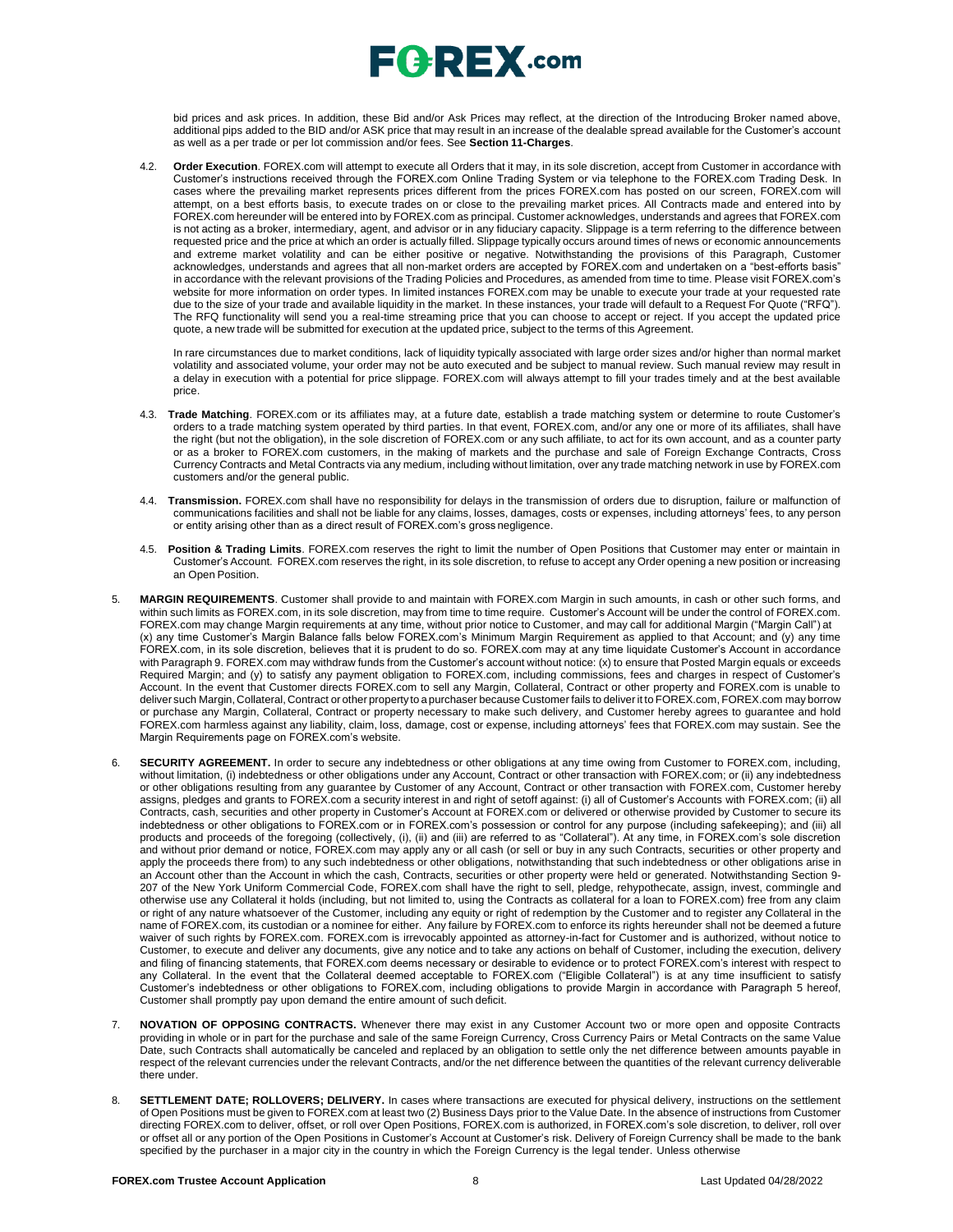# $E$ **C**  $R$ **EX** .com

agreed by FOREX.com and Customer in writing, the Foreign Currency shall be deliverable by wire transfer. FOREX.com may require payment of amounts due from Customer to FOREX.com prior to 16:30 ET on any day prior to payment of amounts due and payable by FOREX.com to Customer on that day. FOREX.com and Customer shall exchange, make use of, and periodically update and confirm any standing payment instructions. Spot Metal deliveries will take place at a location and custodian as approved by FOREX.com. Sufficient funds to take delivery or the necessary delivery documents must be in the possession of FOREX.com. If instructions, funds and documents are not received by FOREX.com by the specified time, FOREX.com may, in its sole discretion and without notice to Customer, offset Customer's Open Positions, roll over Customer's Open Positions into the next settlement time period, or make or receive delivery on behalf of Customer upon any terms and by any methods deemed reasonable by FOREX.com,initssolediscretion.Termsand/ormethods fordelivering, offsetting, orrollingoverCustomers' OpenPositions may differ on a Customerby-Customer basis relative to the current balance in the Customer'sAccount.

- 9. **LIQUIDATION OF ACCOUNTS AND DEFICIT BALANCES.** In the event of: (a) an Event of Default; (b) insufficient Margin, or FOREX.com's determination that any Collateral deposited to protect Customer's Account is inadequate, regardless of current market quotations, to secure Customer's Account; or (c) any other circumstances or developments that FOREX.com, in its sole discretion, deems appropriate for its protection, FOREX.com may, in its sole discretion, take one or more, or any portion, of the following actions: (1) satisfy any obligation Customer may have to FOREX.com (either directly or by way of guarantee or suretyship) out of any of Customer's funds or property in the custody or control of FOREX.com; (2) sell or purchase any or all Contracts and any securities or other property held or carried for Customer; and (3) cancel any or all outstanding Orders or Contracts or other transactions or commitments made by or on behalf of Customer. Any of the above actions may be taken without demand for Margin or additional Margin, without prior notice of sale or purchase or other notice to Customer, Customer's legal representatives, heirs, executor, administrator, trustee, legatee, successors or assigns and regardless of whether the ownership interest is held individually or jointly with others. Any prior demand or notice of sale or purchase shall not be considered a waiver of FOREX.com's right to sell or buy at any time in the future without demand or notice as provided above. In liquidation of Customer's Long Positions and Short Positions, FOREX.com may, in its sole discretion, offset in the same settlement or it may initiate new Long Positions or Short Positions in order to establish a spread or straddle that in FOREX.com's sole judgment may be advisable to protect or reduce existing positions in Customer's Account. Any sales or purchases may be made according to FOREX.com's judgment and in its sole discretion in any interbank, Over-the-Counter or other exchange market where such business is then usually transacted or at a public auction or private sale, and FOREX.com may purchase the whole or any part thereof free from any right of redemption. In the event the proceeds realized pursuant to liquidation are insufficient for the payment of all liabilities of Customer due to FOREX.com, Customer shall promptly pay upon demand the entire amount of any such deficit, together with all other deficits and all unpaid liabilities of Customer, including, but not limited to, all costs of enforcement and collection, such as, but not limited to, attorneys' fees, witness fees and travel expenses, interest on any such deficit and liabilities at a rate equal to three (3) percentage points above the then prevailing prime rate at FOREX.com's principal bank or the maximum interest rate allowed by law, whichever is lower. In the event FOREX.com incurs expenses other than for the collection of deficits, with respect to Customer's Account, Customer agrees to pay such expenses. See the Margin Requirements page on FOREX.com's website.
- 10. **FUTURES COMMISION MERCHANT AND RETAIL FOREIGN EXCHANGE DEALER.** FOREX.com is a registered Futures Commission Merchant and Retail Foreign Exchange Dealer (FCM/RFED) (NFA ID# 0339826), a member of the National Futures Association (NFA) and is regulated by the Commodity Futures Trading Commission (CFTC). For more information on the NFA and its policies visit [http://www.nfa.futures.org.](http://www.nfa.futures.org/) For information regarding FOREX.com, Commodity Futures Trading Commission (CFTC) registration, NFA membership information, regulatory and non-regulatory actions, please visit NFA's Background Affiliation Status Information Center (BASIC) at http://www.nfa.futures.org/b
- 11. **CHARGES.** FOREX.com is compensated for its services through the bid/ask spread and/or per-lot commission, as well as mark-up on rollovers and mark-up on back-to-base currency conversions for products not settling in a Customer's account base currency. FOREX.com may charge for incidental banking-related fees such as wire charges for deposits/withdrawals and returned check fees and monthly data fees. FOREX.com may charge monthly data fees in any account wherein there is no trading activity for at least twelve (12) months. FOREX.com reserves the right to change its fee structure at any time without notice. Fees do not currently, but may in the future include such things as statement charges, order cancellation charges, account transfer charges, telephone order charges or fees imposed by any interbank agency, bank, contract, market or other regulatory or self-regulatory organization arising out of FOREX.com's provision of services hereunder. Customer may incur additional fees for the purchase of optional, value added services offered by FOREX.com.
- 12. **INTRODUCING BROKERS.** If Customer's account has been introduced to FOREX.com by an Introducing Broker ("IB"), Customer understands and acknowledges that FOREX.com may compensate Introducing Broker for introducing Customer to FOREX.com and that such compensation may be on a per trade or other basis.
- 13. **FOREIGN ACCOUNTS.** Customers not residing in the United States ("Foreign Accounts") may be asked to comply with requests for special information by FOREX.com as required by any governmental unit or regulatory agency. This includes, but is not limited to, special calls for information. In the event of a special call for information, FOREX.com or its agent shall be required to obtain the information set forth by any governmental unit or regulatory agency requesting information. In addition, failure to respond to a special call may cause transactions to be prohibited (other than offsetting trades) for Customer.
- 14. **TRADE CONFIRMATIONS.** Trades executed online will be confirmed online at the time of the trade and trades entered into by telephone will be confirmed verbally and online by 17:30 ET on the day of execution. Reports of the confirmation of orders and statements of Accounts for Customer shall be deemed correct and shall be conclusive and binding upon Customer the sooner of: (x) two (2) Business Days after transmittal to Customer by posted mail; or (y) immediately with respect to Orders confirmed via the FOREX.com Online Trading System. Customer may object to confirmations and statements by telephone within the time frames identified above, but any such objection must be confirmed by e-mail t[o](mailto:info@FOREX.com) [info@FOREX.com](mailto:info@FOREX.com) or in writing within two (2) Business Days thereafter to FOREX.com, (which confirmation shall be deemed received only if actually delivered or mailed by registered mail, return receipt requested to FOREX.com at such address). Failure to object shall be deemed ratification by Customer of all actions taken by FOREX.com or FOREX.com's agents prior to Customer's receipt of such reports. Customer's failure to receive a trade confirmation shall not relieve Customer of the obligation to object as set out herein. Customer agrees to immediately call to FOREX.com's attention any oral information that Customer has reason to believe is inconsistent with Customer's own information. Customer understands, acknowledges and agrees that errors, whether resulting in a profit or loss to Customer, shall be corrected, and Customer's Account will be credited or debited in such manner and extent as to place Customer's Account in the same position in which it would have been had the error not occurred. Transaction Data Reports that include the transaction data required by NFA Compliance Rule 2-36 are available upon request. Please call 1-877-367-3946 (Toll Free) or 1-908-731-0730 (International) to request this information.
- 15. **COMMUNICATIONS.** Reports, statements, notices and any other communications from FOREX.com may be transmitted to Customer by (x) placement on FOREX.com's Website; or (y) United States mail or other delivery service to Customer's current address as reflected on FOREX.com's records. Customer shall notify FOREX.com immediately of any change in Customer's address by e-mail to [info@FOREX.com](mailto:info@FOREX.com) or by United States mail or other delivery service to FOREX.com, Bedminster One, 135 US Highway 202/206, Suite 11, Bedminster, NJ 07921. All communications sent by FOREX.com shall be deemed effective when deposited by FOREX.com in the United States mail or with another delivery service, or when received by a transmitting agent (such as an Internet service provider) for transmission to Customer, whether actually received by Customer or not. All communications sent by Customer shall not be deemed effective until accepted byFOREX.com.
- 16. **FOREX.COM RESPONSIBILITIES.** Neither FOREX.com nor GAIN Capital shall be liable to Customer for any claims, losses, damages, costs or expenses, including attorneys' fees, caused, directly or indirectly, by any events, actions or omissions, including, without limitation, claims, losses,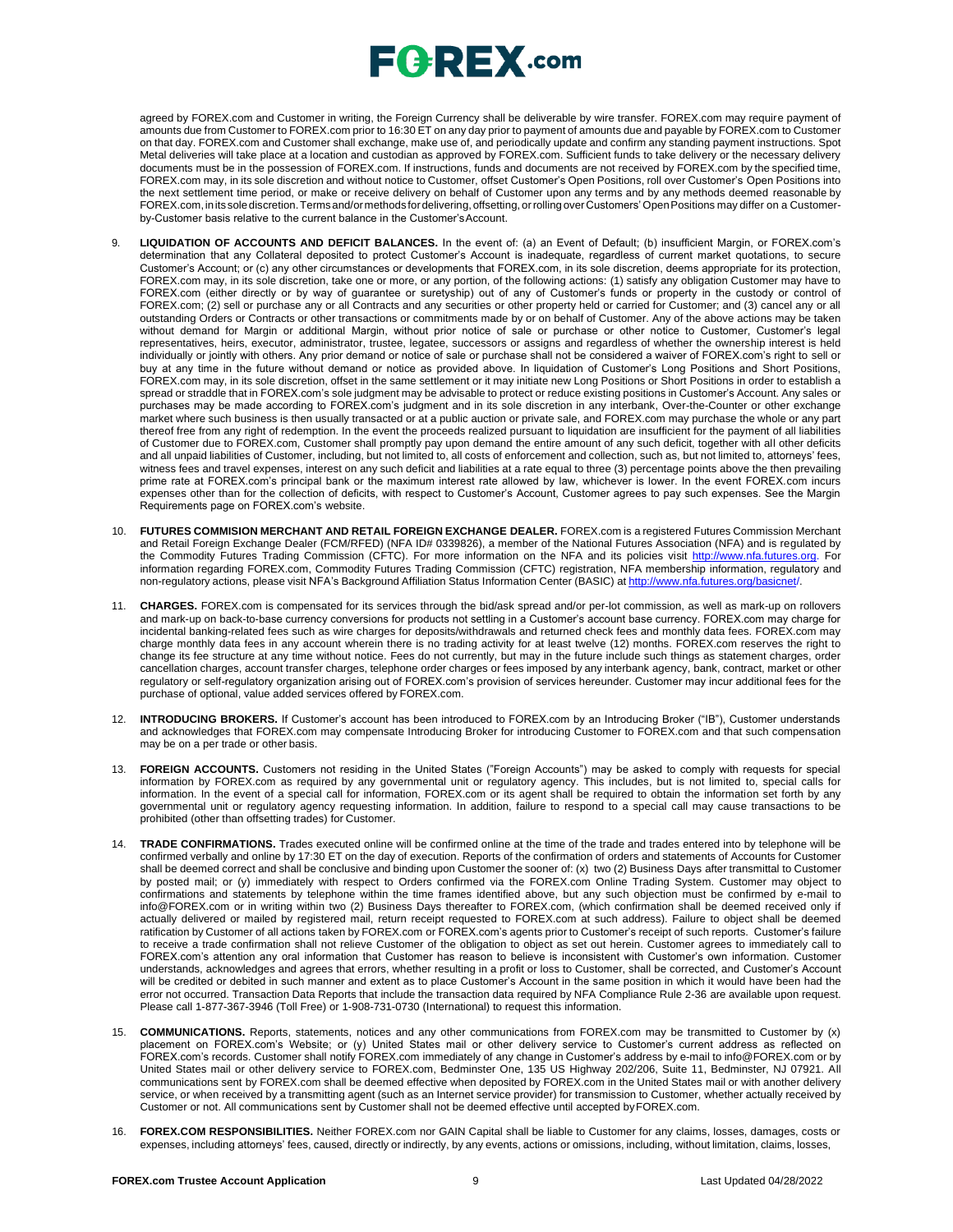# $E$ **C**  $R$ **EX** .com

damages, costs or expenses, including attorneys' fees, resulting from civil unrest, war, insurrection, international intervention, governmental action (including, without limitation, exchange controls, forfeitures, nationalizations, devaluations), natural disasters, acts of God, market conditions, inability to communicate with any relevant person or any delay, disruption, failure or malfunction of any transmission or communication system or computer facility, whether belonging to FOREX.com, GAIN Capital, Customer, any market, or any settlement or clearingsystem.

- 17. **INTELLECTUAL PROPERTY AND CONFIDENTIALITY.** All copyright, trademark, trade secret and other intellectual property rights in the FOREX.com Online Trading System ("Trading System") shall remain at all times the sole and exclusive property of FOREX.com and/or its 3<sup>rd</sup> party service providers and Customers shall have no right or interest in the Trading System(s) except for the right to access and use the Trading System(s) as specified herein. Customer acknowledges that the Trading System(s) are confidential and have been developed through the expenditure of substantial skill, time, effort and money. The Customer will protect the confidentiality of FOREX.com and/or its 3<sup>rd</sup> party service providers by allowing access to the Trading System(s) only by its employees and agents on a need to access basis. Customer will not publish, distribute, or otherwise make information available to third parties any information derived from or relating to the Trading System(s). Customer will not copy, modify, decompile, reverse engineer, and make derivative works of the Trading System(s) or in the manner in which itoperates.
- 18. **INDEMNIFICATION.** Customer agrees to indemnify and hold FOREX.com, its affiliates, employees, agents, successors and assigns harmless from and against any and all liabilities, claims, losses, damages, costs and expenses, including attorneys' fees, incurred by FOREX.com arising out of: (i) Customer's failure to fully and timely perform its obligations hereunder; and (ii) any of Customer's representations and warranties made that may at any time be untrue or incorrect. Customer also agrees to pay promptly to FOREX.com any and all claims, losses, damages, costs and expenses, including attorneys' fees, incurred by FOREX.com in the enforcement of any of the provisions of this Agreement, any Contracts and other transactions hereunder, and any other agreements between FOREX.com and Customer and the collection of any amounts due hereunder and there under.
- 19. **DISCLOSURE OF CUSTOMER INFORMATION.** FOREX.com will not share or sell information regarding its customers and/or prospective customers, except to its employees, agents, partners, and associates as required in the ordinary course of FOREX.com's business conducted on behalf of customers, including, but not limited to, FOREX.com's banking or credit relationships in accordance with FOREX.com's privacy policy. FOREX.com may also disclose to federal or state regulatory agencies and law enforcement authorities' information regarding Customer and Customer's transactions in response to a request for such information or in response to a court order or subpoena. To read FOREX.com's entire privacy policy, please visit: [www.forex.com/en-us/terms-and-policies/privacy-policy/](http://www.forex.com/en-us/terms-and-policies/privacy-policy/)
- 20. **JOINT ACCOUNTS AND/OR TRUST ACCOUNTS.** If more than one natural person executes this Agreement as Customer, all such natural persons agree to be jointly and severally liable for the obligations assumed in this Agreement. If this Agreement is executed by a trust, unincorporated association, partnership, custodian or other fiduciary, such Customer hereby agrees to indemnify, defend, save and hold free and harmless FOREX.com for any liabilities, claims, losses, damages costs and expenses, including attorneys' fees, resulting directly or indirectly from breach of any fiduciary or similar duty or obligation or any allegation thereof, including attorneys' fees.
- 21. **AMENDMENTS.** Customer understands, acknowledges and agrees that FOREX.com may amend or change this Agreement at any time. FOREX.com will provide notice to Customer of any such amendment or change by posting the amendment or change to the Website or by sending an e-mail message to Customer. Customer agrees to be bound by the terms of such amendment or change on the earlier of: (x) ten (10) days after FOREX.com has posted notice of such amendment or change to the Forex.com Website; or (y) on the date of the entry of any Order other than a Liquidating Order. In the event that Customer objects to any such change or amendment, Customer agrees to liquidate Customer's Open Positions and instruct FOREX.com regarding the disposition of all assets in Customer's Account within ten (10) Business Days after notice of the amendment or change has been posted to the Forex.com Website. No waiver or amendment of this Agreement may be implied from any course of dealing between the parties or from any failure by FOREX.com or its agents to assert its rights under this Agreement on any occasion or series of occasions. No oral agreements or instructions to the contrary shall be recognized or enforceable.
- 22. **TERMINATION.** This Agreement shall continue and be in effect until termination by Customer or FOREX.com. Customer may terminate this Agreement if: (i) Customer has no open Foreign Currency positions and no liabilities held by or owed to FOREX.com; (excluding any deficit balance in Customer Account being Company will not allow any Customer Account to reach a deficit balance); and (ii) Customer has provided three (3) days' written notice to FOREX.com by e-mail to [info@FOREX.com](mailto:info@fxadvantage.com) or by United States mail or other delivery service to FOREX.com.; and (iii) FOREX.com has accepted the notice as provided in Section 15 hereof. FOREX.com may, in its sole discretion, terminate this Agreement at any time, effective as of the close of business on the day notice is sent to Customer. Termination by either party shall not affect any Contracts or other transactions previously entered into and shall not relieve either party of any obligations set out in this Agreement, nor shall it relieve Customer of any obligations arising out of any deficit balance.
- 23. **ENTIRE AGREEMENT.** This Agreement together with the Customer Account Application embodies the entire agreement between FOREX.com and the Customer, superseding any and all prior written and oral agreements.
- 24. **RECORDINGS.** Customer acknowledges and agrees that any and all conversations between Customer and FOREX.com principals, agents, employees or associates, including the FOREX.com Trading Desk and customer service and operations desks may, at the option and in the sole discretion of FOREX.com, be recorded electronically with or without the use of an automatic tone warning device. Customer further agrees to the use of such recordings and transcripts thereof as evidence by either party in connection with any dispute or preceding that may arise involving Customer or FOREX.com.
- 25. **BINDING EFFECT.** This Agreement shall be continuous and shall cover, individually and collectively, all Accounts of Customer at any time opened or reopened with FOREX.com, irrespective of any change or changes at any time in the personnel of FOREX.com or its successors, assigns, or affiliates. This Agreement, including all authorizations, shall inure to the benefit of FOREX.com and its successors and assigns, whether by merger, consolidation, or otherwise and shall be binding upon Customer and/or the personal representatives, heirs, executor, administrator, trustee, legatees, legal representative, successors and assigns of Customer.
- LAW AND JURISDICTION; SEVERABILITY. This Agreement is governed by, and shall be construed in accordance with the laws of the State of New York, United States of America without giving effect to any conflict of laws doctrine that would interfere with or prevent the application of this provision. With respect to any suit, action or proceeding ("Proceeding") relating to this Agreement, Customer irrevocably (i) submits to the exclusive jurisdiction of the State and federal courts located in the Borough of Manhattan, State of New York; (ii) agrees to service of process in any legal proceeding by sending copies thereof by registered or certified mail, if practicable (postage prepaid) to the other party at the address set forth in this Agreement or updated as provided in Paragraph 15 hereof (where service of process is being made by FOREX.com); (iii) waives any objection which it may have at any time to the laying of venue of any Proceeding brought in any such court, waives any claim that such Proceeding have been brought in an inconvenient forum; (iv) agrees that any Proceeding shall be commenced within one (1) year after the cause of any such Proceeding shall have arisen; and (v) further waives the right to object, with respect to such Proceeding, that such court does not have jurisdiction over such party. Alternatively, at the option of either FOREX.com or Customer, any proceeding hereunder may be submitted for arbitration before the American Arbitration Association at Association's New York or New Jersey Office. The arbitration shall be conducted according to the rules then in effect of the American Arbitration Association. Any award of the arbitrator(s) will be final and binding. If any clause of this Agreement is determined void or invalid by a court of competent jurisdiction, the remainder of the Agreement shall remain in full force and effect.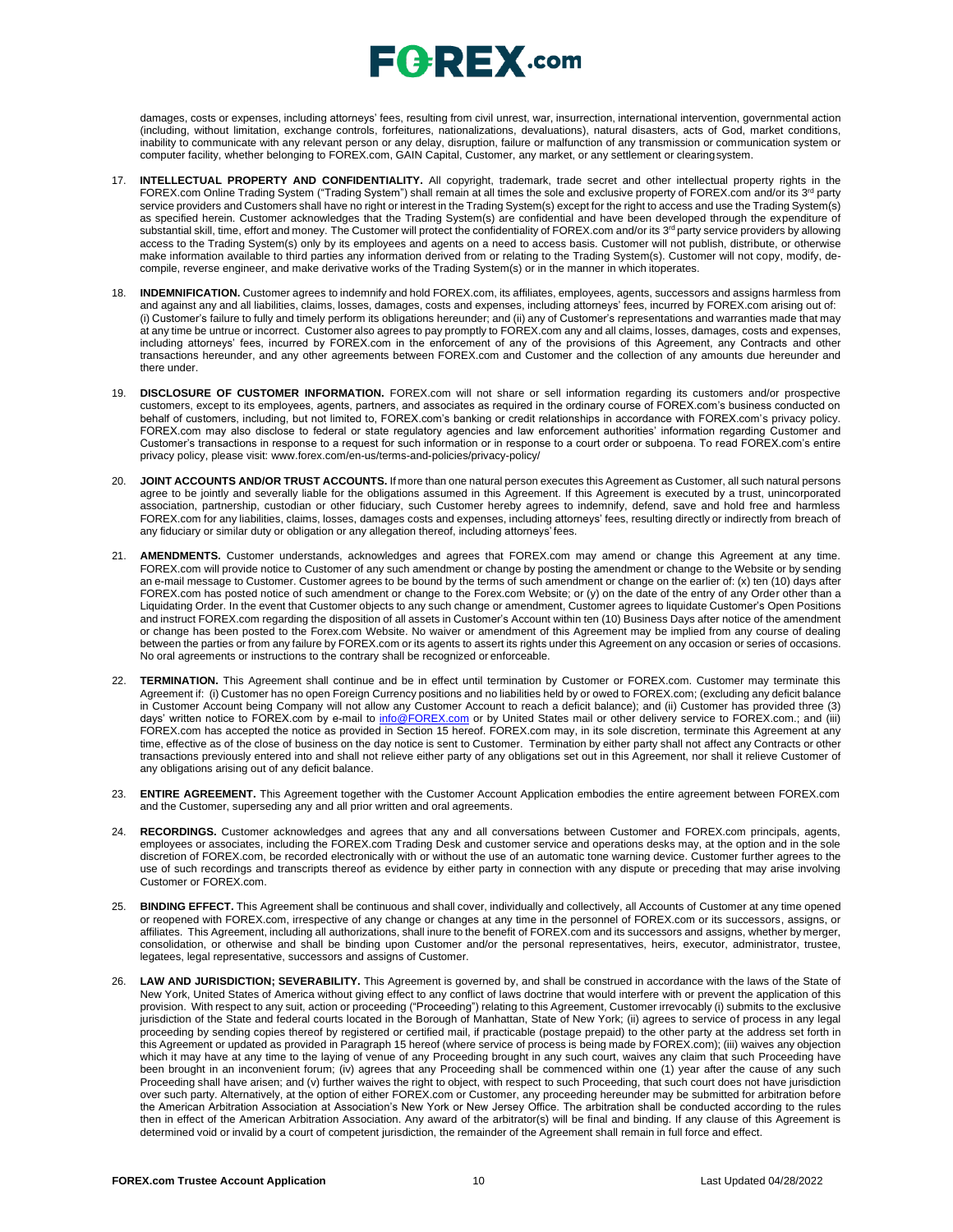

- 27. **ACCEPTANCE.** This Agreement shall not be deemed to be accepted by FOREX.com or become a binding contract between Customer and FOREX.com until the signed Customer Account Application has been received and approved by FOREX.com. In the event that there are any unauthorized alterations or deletions to this Agreement or related documents such alteration and deletions shall not be binding on FOREX.com and said original forms shall govern Account.
- 28. **RELATIONSHIP WITH GAIN CAPITAL**. FOREX.com operates as a division of GAIN Capital Group, LLC. FOREX.com utilizes GAIN Capital Group's trading systems, infrastructure, technology, operations and personnel to facilitate Customer trading. GAIN Capital Group, LLC is a registered Futures Commission Merchant and Retail Foreign Exchange Dealer (FCM/RFED) and a member of the National Futures Association (NFA ID # 0339826).
- 29. **AUTHORIZATION TO TRANSFER FUNDS.** Customer hereby agrees that FOREX.com may at any time and from time to time, in the sole discretion of FOREX.com, apply and transfer from any of Customer's Accounts with FOREX.com to any of Customer's other accounts, whether held at FOREX.com or other approved financial institutions, any of the Contracts, currencies, securities or other property of Customer held either individually or jointly with others to another account.
- 30. **SPOT METALS.** Spot Metal contracts are not subject to regulation by the U.S. Commodity Futures Trading Commission and National Futures Association under the Commodity Exchange Act.

### **Consent to Electronic Transmission of Account Statements**

Customer hereby consents to receive account statements (monthly and daily statements) online. FOREX.com will provide Customer with passwordprotected access to online reports. Customer will be able to generate daily, monthly and annual account statements detailing transaction activity, profit and loss statements, open positions, margin balances, account credits and debits, etc. Statements are deemed received when made available to Customer by FOREX.com, regardless of whether Customer actually accessed the statement. Customer is responsible for alerting FOREX.com to any change in their e-mail address. This consent shall be effective until revoked by Customer in writing and received by FOREX.com according to paragraph 15 of this Customer Agreement.

### **Agreement to Use Collateral**

Customer authorizes FOREX.com to sell, pledge, rehypothecate, assign, invest, commingle and otherwise use any Collateral held by FOREX.com, including, but not limited to, using the Contracts as collateral for a loan to FOREX.com, and, further dealing with the Collateral, as provided in the Customer Agreement (including, but not limited to Paragraph 6 thereof). Where Customer's Account consists of more than one Account, this authorization shall apply to all of Customer's Accounts with FOREX.com. This Agreement to Use Collateral shall remain in effect so long as Customer's Account with FOREX.com remains open or Customer has any obligations of any kind to FOREX.com, under the CustomerAgreement.

### **Social Security / Tax ID Certification**

Customer hereby certifies, under penalty of perjury, that (1) the number provided on the Customer Application is Customer's correct Social Security or Taxpayer Identification Number and (2) the ownership, or beneficiary, of Customer's Account is not subject to backup withholding under Section 3406(a)(1)(C) of the Internal Revenue Code.

### **eSignal Disclaimer of Warranty**

If Customer should choose to utilize eSignal's Forex Charts, eSignal hereby expressly disclaims all warranties of every kind, express and/or implied, as to the licensed products (including the information, data and software contained therein), the results obtained by their use, as to the performance thereof and every other matter, including, but not limited to, warranties of merchantability and fitness for a particular purpose. eSignal and its third party suppliers do not guarantee the adequacy, accuracy, timeliness or completeness of the licensed products or any component thereof. eSignal and its third party suppliers shall not be subject to any damages or liability for any errors, omissions or delays therein. The licensed products and all components thereof are provided on an "as is" basis.

### **TradingView Disclaimer of Warranty**

If Customer should choose to utilize TradingView's charts, trading interface, news, analysis, website etc. (collectively, "TradingView Products"), TradingView and FOREX.com hereby expressly disclaim all warranties of every kind, express and/or implied, as to the licensed products (including the information, data and software contained therein), the results obtained by their use, as to the performance thereof and every other matter, including, but not limited to, warranties of merchantability and fitness for a particular purpose. TradingView cannot and does not represent or guarantee that any of the information available on TradingView Products is accurate, reliable, current, complete or appropriate for your needs. Various information available through TradingView Products or on TradingView may be specially obtained by TradingView from professional businesses or organizations, such as exchanges, news providers, market data providers, and other content providers who are believed to be sources of reliable information. Nevertheless, due to various factors — including the inherent possibility of human and mechanical error — the accuracy, completeness, timeliness, results obtained from use, and correct sequencing of information available through the TradingView Products and website are not and cannot be guaranteed by TradingView or FOREX.com. FOREX.com, TradingView and its third party suppliers shall not be subject to any damages or liability for any errors, omissions or delays therein. The licensed products and all components thereof are provided on an "as is" basis.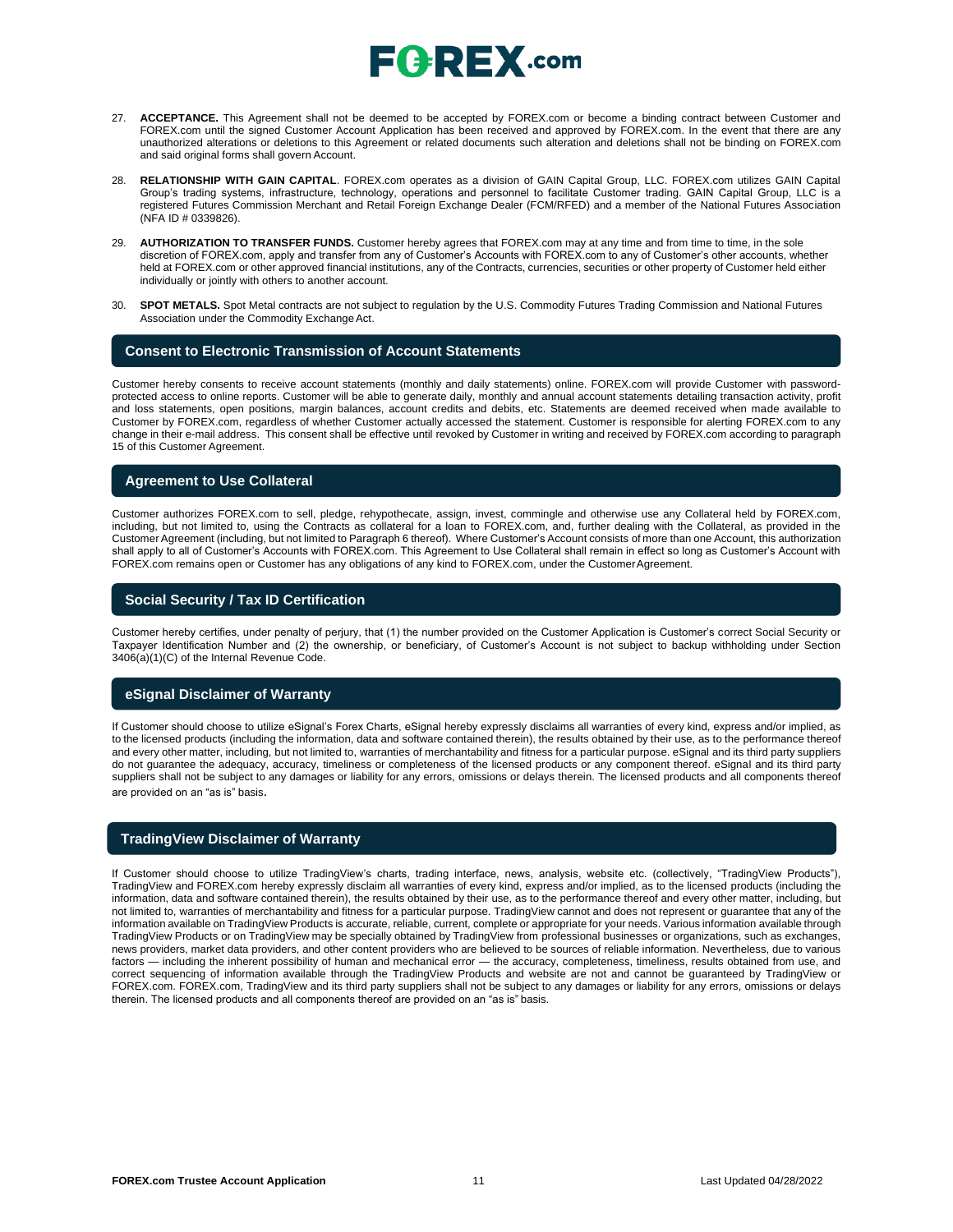### **Risk Disclosure Statement**

In consideration of FOREX.com agreeing to enter into Over-the-Counter ("OTC") Foreign Exchange Contracts with the undersigned (hereinafter referred to as the "Customer"), Customer acknowledges, understands and agrees that:

- **1. Trading Is Very Speculative and Risky**. Foreign Exchange Trading and Spot Metal Trading is highly speculative and is suitable only for those customers who (a) understand and are willing to assume the economic, legal and other risks involved, and (b) are financially able to assume losses significantly in excess of Margin or deposits. Foreign Exchange and Spot Metal Trading may not be an appropriate investment for retirement funds. Customer represents, warrants and agrees that Customer understands these risks; that Customer is willing and able, financially and otherwise, to assume the risks of Foreign Exchange Trading and Spot Metal Trading and that loss of Customer's entire Account Balance will not change Customer's life style.
- **2. High Leverage And Low Margin Can Lead To Quick Losses**. The high leverage and low Margin associated with Foreign Exchange Trading and Spot Metal Trading can result in significant losses due to price changes in Foreign Exchange Contracts, Cross Currency Contracts and Metal Contracts. Customers must maintain the Minimum Margin Requirement on their Open Positions at all times. It is the customer's responsibility to monitor his/her Account Balance. FOREX.com has the right to liquidate any or all Open Positions whenever the Minimum Margin Requirement is not maintained. Increasing leverage increases risk.
- **3. Prices, Margin And Valuations Are Set By FOREX.com And May Be Different From Prices Reported Elsewhere**. FOREX.com will provide prices to be used in trading, valuation of Customer positions and determination of Margin requirements. Although FOREX.com expects that these prices will be reasonably related to prices available in the interbank market, prices reported by FOREX.com may vary from prices available to banks and other participants in what is known as the interbank market. FOREX.com will exercise considerable discretion in setting and collecting Margin. FOREX.com is authorized to convert funds in Customer's Account for Margin into and from such Foreign Currency and Metal at a rate of exchange determined by FOREX.com in its sole discretion on the basis of then-prevailing money marketrates.
- **4. One Click Trading And Immediate Execution**. FOREX.com's automated order entry system provides immediate transmission of Customer's order once Customer enters the notional amount and clicks "Buy/Sell." There is no "second look" before transmission, and Market Orders cannot be cancelled. This feature may be different from other trading systems. Although not required, we recommend a Customer utilize the Demo Trading System to become familiar with the order entry process before trading online with FOREX.com. Customer agrees that by using FOREX.com's order-entry system, Customer agrees to the one-click system and accepts the risk of this immediate transmission feature.
- **5. Telephone Orders And Immediate Execution.** Market Orders executed through the FOREX.com Trading Desk are completed when FOREX.com says "deal" or "done." At that point Customer has bought or sold and cannot cancel the Market Order. By placing Market Orders through the FOREX.com Trading Desk, Customer agrees to such immediate execution and accepts the risk of this immediate executionfeature.
- 6. Market Recommendations Are Informational, Customer Makes Independent Decisions, And FOREX.com Is Not An Adviser Or A Fiduciary **To Customer.** The market recommendations provided by FOREX.com do not constitute an offer to buy or sell, or the solicitation of an offer to buy or sell, any Foreign Exchange Contracts, Cross Currency Contracts or Metal Contracts. Each decision by Customer to enter into a Contract or other transaction with FOREX.com and each decision whether a Contract or other transaction is appropriate or proper for Customer is an independent decision by Customer. FOREX.com is not acting as an advisor or serving as a fiduciary to Customer. Customer agrees that FOREX.com has no fiduciary duty to Customer and no liability in connection with and is not responsible for any liabilities, claims, damages, costs and expenses, including attorneys' fees, incurred in connection with Customer following FOREX.com's trading recommendations or taking or not taking any action based upon any recommendation or information provided by FOREX.com.
- **7. Recommendations Are Based On Personal Judgments And Are Not Guaranteed**. The market recommendations of FOREX.com are based solely on the judgment of FOREX.com's personnel. These market recommendations may or may not be consistent with the market positions or intentions of FOREX.com, its affiliates and employees. The market recommendations of FOREX.com are based upon information believed to be reliable, but FOREX.com cannot and does not guarantee the accuracy or completeness thereof or represent that following such recommendations will reduce or eliminate the risk inherent in Foreign Exchange and Spot Metal Trading.
- **8. There is no Central Market or Clearinghouse Guarantee of Payment.** Each Contract is a contract directly between FOREX.com and the Customer. There is no clearinghouse and no guarantee by any other party of FOREX.com's payment obligations to the customer. Customer must look only to FOREX.com for performance on all Contracts in Customer's Account and for return of any Margin orCollateral.
- **9. No Guarantees Of Profit**. There are no guarantees of profit or freedom from loss in Foreign Exchange Trading and Spot Metal Trading. Customer has received no such guarantees from FOREX.com or from any of its representatives. Customer is aware of the risks inherent in Foreign Exchange Trading and is financially able to bear such risks and withstand any losses incurred.
- **10. Customer May Not Be Able To Close Open Positions**. Due to market conditions or other circumstances FOREX.com may be unable to close out Customer's position at the level specified by Customer, and Customer agrees FOREX.com will bear no liability for failure to do so.
- **11. Trading Ahead And Along**. FOREX.com its personnel and affiliates and various other parties may execute orders at the same or better prices ahead of a Customer Order.
- **12. Third Party Agents**. In the event that Customer grants trading authority or control over Customer's Account to a third party (the "Trading Agent"), whether on a discretionary or non-discretionary basis, FOREX.com shall in no way be responsible for reviewing Customer's choice of such Trading Agent or for making any recommendations with respect thereto. FOREX.com makes no representations or warranties concerning any Trading Agent; FOREX.com shall not be responsible for any loss to Customer occasioned by the actions of the Trading Agent; and FOREX.com does not, by implication or otherwise, endorse or approve of the operating methods of the Trading Agent. If Customer gives the Trading Agent authority to exercise any of its rights over its Account, Customer does so at Customer's risk. Even though the undersigned grants authority to Trading Agent, client should be diligent and closely scrutinize all account activity. FOREX.com provides online Account access to view the status of their Account(s), whereby Client may view their Account Value and AccountActivity.
- **13. Internet Trading**. Since FOREX.com does not control signal power, its reception or routing via Internet, configuration of Customer's equipment or reliability of its connection, FOREX.com shall not be liable for any claims, losses, damages, costs or expenses, including attorneys' fees, caused, directly or indirectly, by any breakdown or failure of any transmission or communication system or computer facility or trading software, whether belonging to FOREX.com, Customer, any market, or any settlement or clearing system when Customer trades online (viaInternet).
- **14. Telephone Orders**. FOREX.com is not responsible for disruption, failure or malfunction of telephonelines.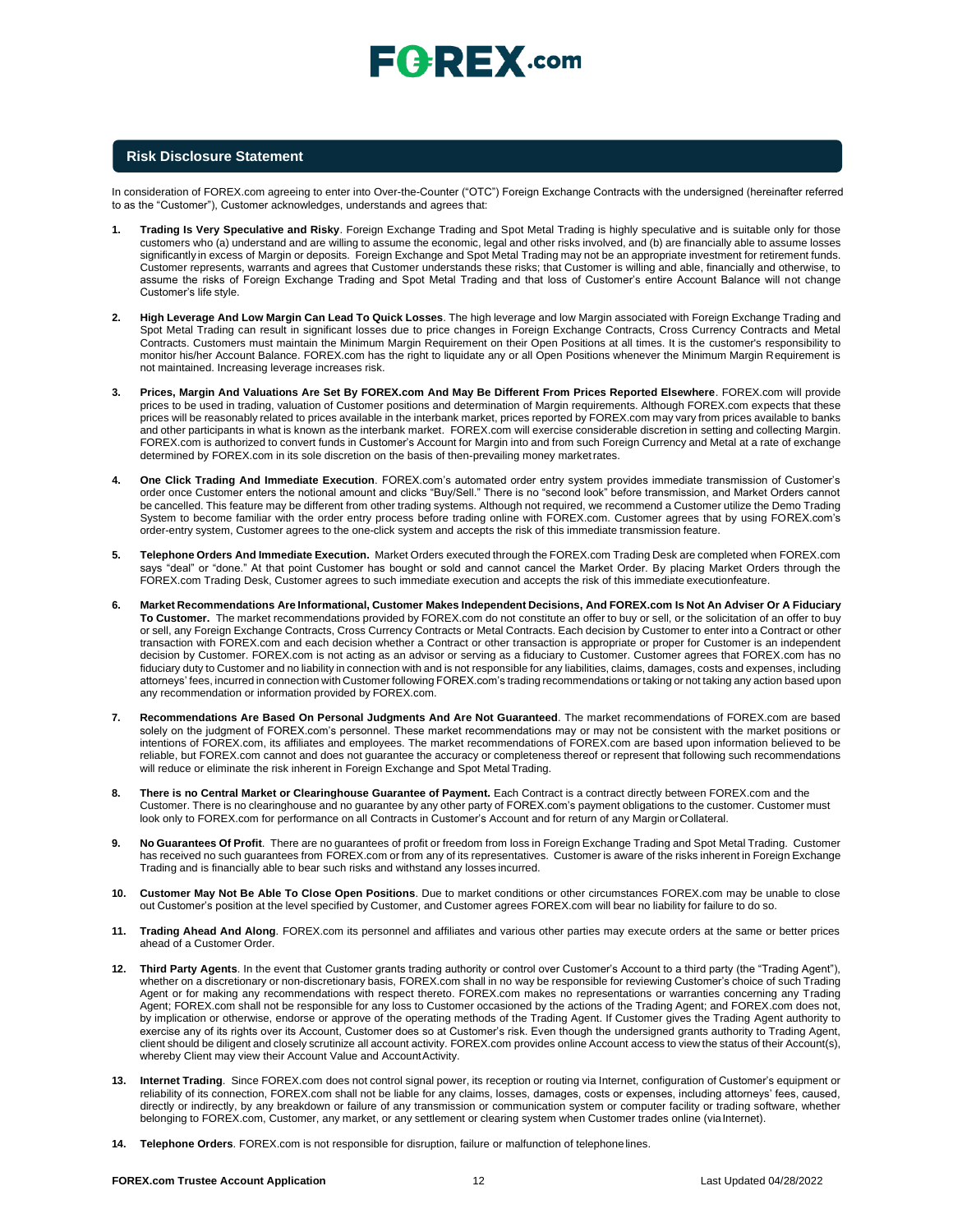

- **15. Quoting Errors**. Should a quoting error occur due to a mistype of a quote or a misquote given by telephone and/or electronic means (including responses to Customer requests), FOREX.com is not liable for any resulting errors in Account Balances and reserves the right to make necessary corrections or adjustments on the Account involved. Any dispute arising from such quoting errors will be resolved on the basis of the fair market value, as determined by FOREX.com, in its sole discretion, of the relevant Currency at the time such an error occurred. In cases where the prevailing market represents prices different from the prices FOREX.com has posted on our screen, FOREX.com will attempt, on a best efforts basis, to execute trades on or close to the prevailing market prices. These prevailing market prices will be the prices, which are ultimately reflected on the Customer Statements. This may or may not adversely affect customer realized and unrealized gains andlosses.
- **16. Creditor Priority in Bankruptcy**. The transactions you are entering into with FOREX.com are not traded on an exchange. Therefore, under the U.S. Bankruptcy Code, your funds may not receive the same protections as funds used to margin or guarantee exchange-traded futures and options contracts, which receive a priority in bankruptcy. Since that same priority has not been given to funds used for off-exchange forex trading and spot metal trading, if FOREX.com becomes insolvent and you have a claim for amounts deposited or profits earned on transactions with FOREX.com, your claim may not receive a priority. Without a priority, you are a general creditor and your claim will be paid, along with the claims of other general creditors, from any monies still available after priority claims are paid. Even customer funds that Company keeps separate from its own operating funds may not be safe from the claims of other general and priority creditors.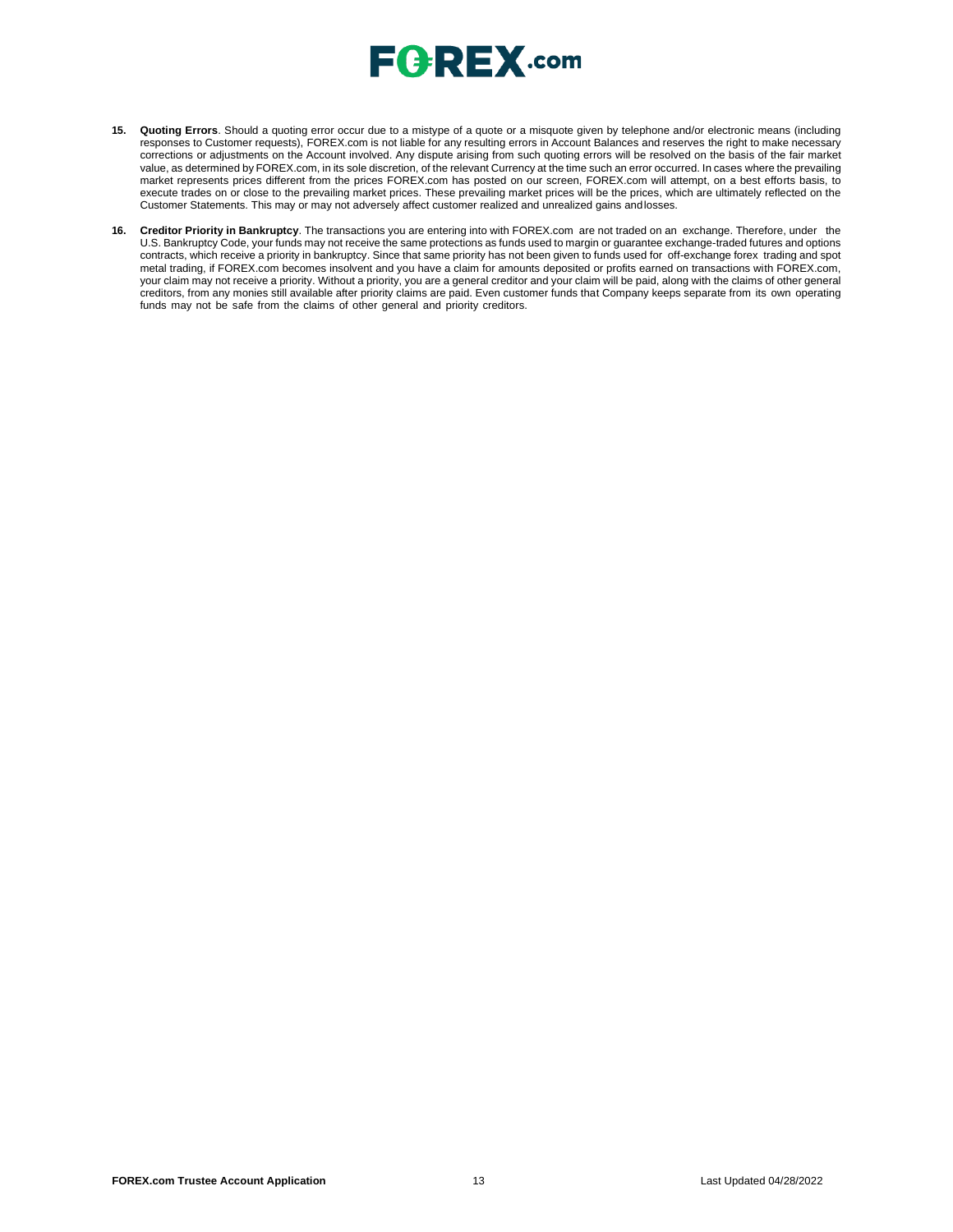

### **Trading Policies And Procedures**

- 1. **INTRODUCTION.** FOREX.com's Trading Policies and Procedures are an integral part of your Customer Agreement. It is your responsibility as Customer to carefully read these Trading Policies and Procedures and to inform FOREX.com of any questions or objections that you may have regarding them before entering each and every trading Order. In entering your trading Orders with FOREX.com, you agree, represent, warrant and certify that you understand and accept these Trading Policies and Procedures, as they are set forth here and as may be amended from time to time by FOREX.com as posted to FOREX.com's website, in its sole discretion, and you agree to comply with these Trading Policies and Procedures as currently in effect at any time. Terms capitalized in these Trading Policies and Procedures are defined in the Glossary as found o[n](http://www.forex.com/en-us/education/glossary/) **[www.forex.com/en-us/education/glossary/](http://www.forex.com/en-us/education/glossary/)**.
- 2. **TRADING HOURS.** All references to FOREX.com hours of trading are in U.S. Eastern Time ("ET") using a 24-hour format. FOREX.com normally provides access for Foreign Exchange Trading and Spot Metal Trading on the Website from 17:00 ET on Sunday to 17:00 ET on Friday, but FOREX.com reserves the right to suspend or modify its trading hours at any time and on such an event will inform clients in advance on a best efforts basis of any changes in its operating hours. Trading hours by contract type may vary. OTC Foreign Currency and spot metal markets typically operate 24 hours a day. Following submission of an Order to trade, it is the sole responsibility of Customer to remain available for Order and Fill confirmations, and other communications regarding Customer's FOREX.com Account until all open Orders are completed. Thereafter, Customer must monitor Customer's Account frequently when Customer has Open Positions in theAccount.

#### **3. TRADE ORDERS**

- 3.1. **Order Types and Order Entry.** For information regarding the types of Orders accepted by FOREX.com, please refer to FOREX.com's website. All Orders must be placed through the FOREX.com Online Trading System or by telephone to the FOREX.com Trading Desk. Telephone orders are accepted in the sole discretion ofFOREX.com.
- **3.2. One Click Order Entry/One Click Execution of Market Orders.**
	- 3.2.1. *Electronic Order entry for Market Orders equals Order execution***.** To enter an online Order, Customer must access the deal entry screen, enter the notional amount, *i.e.*, the size of the trade, and select the Eligible Foreign Currencies, Cross Currency Pairs or metal rates. When prepared to trade, Customer must then click on "BUY/SELL". The Order is filled shortly after the Customer hits "BUY/SELL", if the Customer has sufficient funds in his or her Account and a "deal failed" message is not received. Deals may fail for several reasons including changing dealer prices, insufficient margin, unspecified lot size or unanticipated technical difficulties.
	- 3.2.2. *Immediate Execution of Market Orders Through the FOREX.com Trading Desk.* Market Orders executed over the telephone with the FOREX.com Trading Desk are completed when FOREX.com says "deal" or "done." At that point Customer has bought or sold and cannot cancel the Market Order. Customer agrees by placing Market Orders through the FOREX.com Trading Desk to such immediate execution and accepts the risk of this immediate execution feature.
	- 3.2.3. **Order Cancellation.** Non-market Orders may be cancelled via the FOREX.com Online Trading System. Rapid changes in Bid Prices and Ask Prices, however, may cause Customer's Order to be executed before Customer can cancel it and FOREX.com shall have no liability for any claims, losses, damages, costs or expenses, including attorneys' fees, arising directly or indirectly out of the failure of such Order to be cancelled. Customer may contact FOREX.com by telephone if facing difficulty with order cancellation.
- 3.3. **Capacity.** FOREX.com operates as a division of GAIN Capital Group, LLC. GAIN Capital Group, LLC is a registered Futures Commission Merchant and Retail Foreign Exchange Dealer (FCM/RFED) and a member of the National Futures Association (NFA ID# 0339826).
- 3.4. **Terms of Acceptance for Orders**. It is Customer's sole responsibility to clearly indicate the terms of an Order when entered, regardless of Order type, including but not limited to the Order's Value Date and specified Spot Rate limits, where applicable. Although a Spot Rate is specified upon entry of certain types of Orders, including stop/loss Orders, limit Orders and other non-market Orders, market conditions may often prevent the execution of an individual Customer's non-market Orders despite other dealing activity at that price level, or may often require non-market Orders to be Filled at a substantially different Spot Rate, and Customer agrees to accept the best rate which FOREX.com, in its discretion, may assign to the Fill. Customer acknowledges that FOREX.com shall accept all non-market Orders only on a best-efforts basis. FOREX.com shall have no liability for failure to Fill Orders, and makes no guarantee of an Order's priority over the Orders of FOREX.com, its other customers, associated principals, officers, directors, affiliates, associates, employees, banks, bank employees or other dealers. FOREX.com shall have the right, but not the obligation, to reject any Order in whole or in part before or after confirmation, or to cancel and rescind any Fill, where Customer's Account contains Margin that is insufficient to support the entire order at the time that market levels reach the order levels as specified by the client, or where, in the opinion and sole discretion of FOREX.com, the execution of such Order may place Customer's Account in an insufficient Margin condition, or where such Order or Fill is illegal or otherwise improper.
- 3.5. **Confirmation of Fills.** Trades executed online will be confirmed online in the Activity Log, Deal Blotter, on the Execution Screen, and elsewhere within the platform. The Position Management Screen is updated online as each trade is executed. Telephone orders are verbally confirmed and confirmed online in the Deal Blotter and Position Management Screen by 17:30 ET on the day the order is placed. Reports of the confirmation of orders and statements of Accounts for Customer shall be deemed correct and shall be conclusive and binding upon Customer the sooner of: (x) two (2) Business Days after transmittal to Customer by posted mail; or (y) immediately with respect to Orders confirmed via the FOREX.com Online Trading System. Customer may object to confirmations and statements by telephone within the time frames identified above, but any such objection must be confirmed by e-mail t[o info@forex.com o](mailto:info@forex.com)r in writing within two (2) Business Days thereafter to FOREX.com (which confirmation shall be deemed received only if actually delivered or mailed by registered mail, return receipt requested to FOREX.com at such address). Failure to object shall be deemed ratification by Customer of all actions taken by FOREX.com or FOREX.com's agents prior to Customer's receipt of such reports. Customer's failure to receive a trade confirmation shall not relieve Customer of the obligation to object as set out herein. Customer agrees to immediately call to FOREX.com's attention any oral information that Customer has reason to believe is inconsistent with Customer's own information. Customer understands, acknowledges and agrees that errors, whether resulting in a profit or loss to Customer, shall be corrected, and Customer's Account will be credited or debited in such manner and extent as to place Customer's Account in the same position in which it would have been had the error not occurred.

FOREX.com reserves the right to be the final arbiter with respect to disputed Orders. In cases where the prevailing market represents prices different from the prices FOREX.com has posted on our screen, FOREX.com will attempt, on a best efforts basis, to execute trades on or close to the prevailing market prices. This may or may not adversely affect customer Realized and Unrealized Gains and Losses. Transaction Data Reports that include the transaction data required by NFA Compliance Rule 2-36 are available upon request. Please call 1-877-367- 3946 (Toll Free) or 1-908-731-0730 (International) to request this information.

**4. CUSTOMER ACCOUNTS; INITIAL DEPOSITS**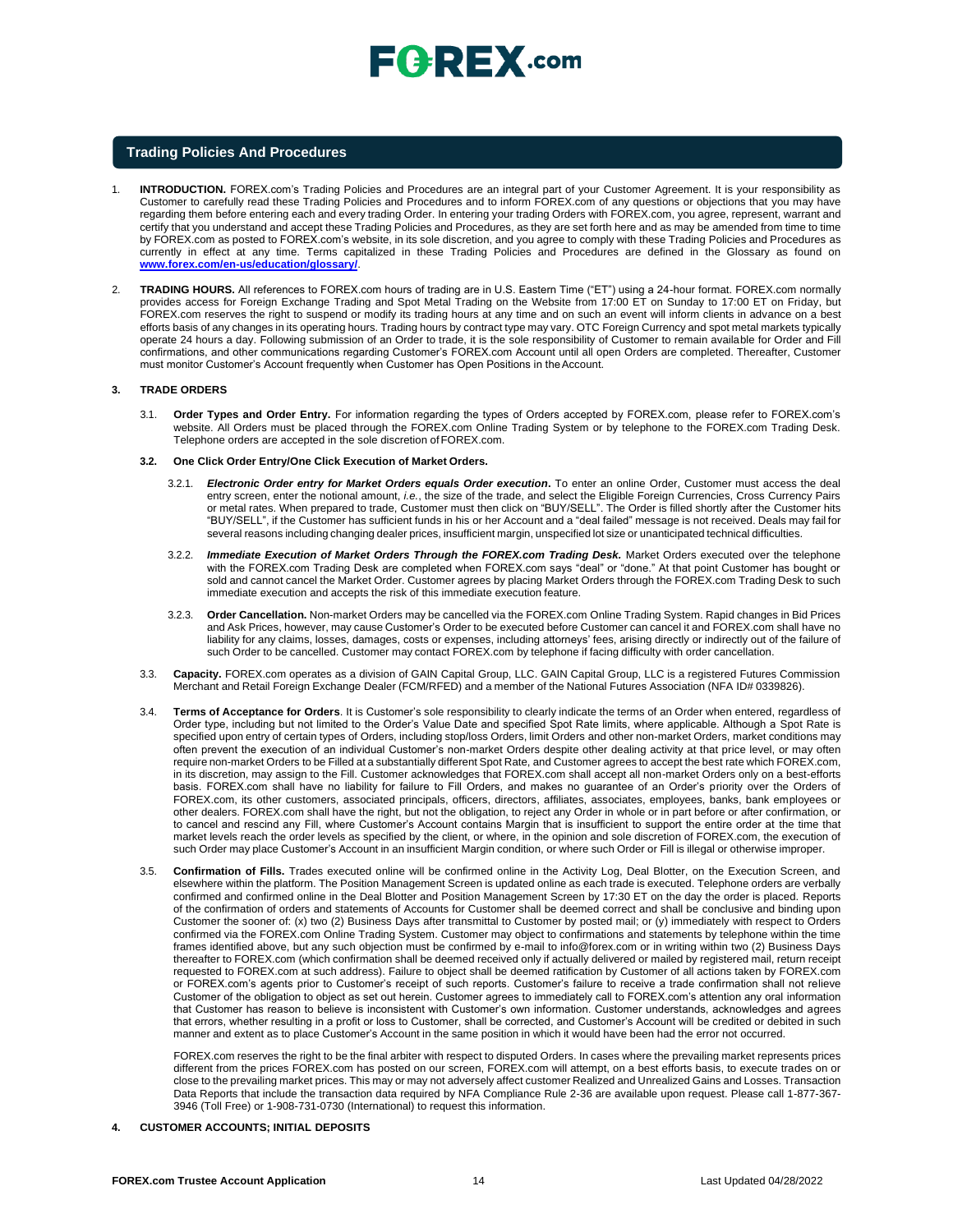# $\mathsf{E}$  (  $\mathsf{P}$   $\mathsf{R}$   $\mathsf{E}$   $\mathsf{X}$  .com

- 4.1. **Documents.** Before you can place an Order with FOREX.com, you must complete the Customer Account Application and read, complete and sign the Customer Agreement, including the Risk Disclosure Statement, Secondary Risk Disclosure Statement and these Trading Policies and Procedures and all applicable addenda. You must deposit sufficient funds in your Account, your Customer Account Application must be approved by FOREX.com, your deposited funds must have cleared the banking system. Also, FOREX.com must accept your Customer Account Application before FOREX.com will permit you to trade in your Account. You will be notified by e-mail when your Customer Account Application has been approved. If a Customer applies online, Customer will be permitted to trade only after FOREX.com has received a completed and signed Customer Account Application and Customer Agreement. FOREX.com may, in its sole discretion, initially accept a fax copy of the signed Customer Account Application and may permit one or more trades if Customer has deposited sufficient funds into the Account. In this case, FOREX.com must receive an original signed copy of the entire Customer Account Application and Customer within seven (7) days of completion of the online Customer Account Application. If FOREX.com does not receive the Customer Account Application and Customer Agreement with original signatures, FOREX.com reserves the right to liquidate any Open Positions in the Account and to close the Account.
- 4.2. **Currency for Rendering Accounts.** All initial deposits to Customer Accounts will be accepted only in U.S. Dollars, and, unless settlement and delivery of a Foreign Currency have taken place, all Account Balances will be computed and reported only in U.S. Dollars.
- 4.3. **Recognition of Deposits.** No deposit shall be recognized until the wire or check has been fully cleared and collected by FOREX.com's bank or depository institution. You will be notified via e-mail once your funds have been received by FOREX.com and are available for trading.
- 4.4. **Fees.** All banking fees shall be charged to Customer's Account at FOREX.com's discretion, including a \$25.00 FOREX.com fee, over and above any bank fees, for each returned check.
- 5. **MARGIN REQUIREMENTS**. Customer shall provide and maintain with FOREX.com margin in such amounts and in such form that FOREX.com, in it is sole discretion may require. FOREX.com does not require Customers to pay the full price of Foreign Currencies or metal Customer may buy and sell. Instead, Customer is required to post the Required Margin to secure Customer's obligations to FOREX.com. Margin includes Required Margin for Open Positions, which is based on (i) the Opening Margin Requirement; (ii) the Minimum Margin Requirement; (iii) the market value of Open Positions; and (iv) any additional amount as FOREX.com, in its sole discretion, believes is prudent to require. Customer must maintain the Minimum Margin Requirement on their Open Positions at all times. FOREX.com has the right to liquidate any or all Open Positions whenever the Minimum Margin Requirement is not maintained, according to paragraph 6 hereof. Margin requirements are subject to change at any time in FOREX.com's sole discretion and without prior notice. No previous margin requirement shall preclude FOREX.com from increasing that requirement without prior notice. FOREX.com may, in its sole discretion, elect to impose on a disclosed on undisclosed basis limitations on the maximum number of Open Positions allowed at any time
- 6. **LIQUIDATION LEVEL**. Subject to all additional rights of FOREX.com under the Customer Agreement, in the event that, in the sole opinion of FOREX.com and in accordance with FOREX.com's reasonable best estimate of then prevailing obtainable market Spot Rates, and regardless of whether or not prior Margin Calls have been issued or met, if the Margin Balance should at any time equal or fall below the Minimum Margin Requirement for Customer's Account in the aggregate, FOREX.com will have the right but not the obligation to liquidate any part of or all Open Positions in Customer's Account. Clients are responsible for placing their own Stop Loss Orders to minimize losses. Any failure by FOREX.com to enforce its rights hereunder shall not be deemed a future waiver of such rights by FOREX.com. FOREX.com does not make margin calls in the ordinary course of business. FOREX.com maintains the right to liquidate Customer positions as described above. However, FOREX.com may from time to time and in its sole discretion, call Customer and request that Customer deposit additional Collateral to secure Customer's obligations to FOREX.com, over and above the balance in Customer's Account. Any call for additional margin without exercising the rights to liquidate Customer positions shall not be deemed precedent for future calls nor future waiver of such liquidation rights byFOREX.com.
- 7. WITHDRAWALS. Payments from a Customer Account require a withdrawal request form signed by all required account holders and submitted in writing to FOREX.com, or a withdrawal request submitted electronically pursuant to procedures established by FOREX.com from time to time and set forth on FOREX.com's website. The Withdrawal Request Form requires a minimum of two (2) Business Days from receipt of the withdrawal request for issuance of a check or wire transfer of funds.
- 8. **MARGIN CALLS.** FOREX.com does not make margin calls in the ordinary course of business. FOREX.com maintains the right to liquidate. Customer positions as described above. However, FOREX.com may from time to time and in its sole discretion, call Customer and request that Customer deposit additional Collateral to secure Customer's obligations to FOREX.com, over and above the balance in Customer's Account. Any call for additional margin without exercising the rights to liquidate Customer positions shall not be deemed precedent for future calls nor future waiver of such liquidation rights by FOREX.com. FOREX.com may from time to time and in its sole discretion send courtesy margin alert e-mails when Customer account falls below 120% of their margin requirement. This margin alert e-mail is for informational purposes only and should not be relied upon for risk management. Customer is still responsible for ensuring their account has adequate margin to support any open positions, including times when margin alert e-mails are not sent.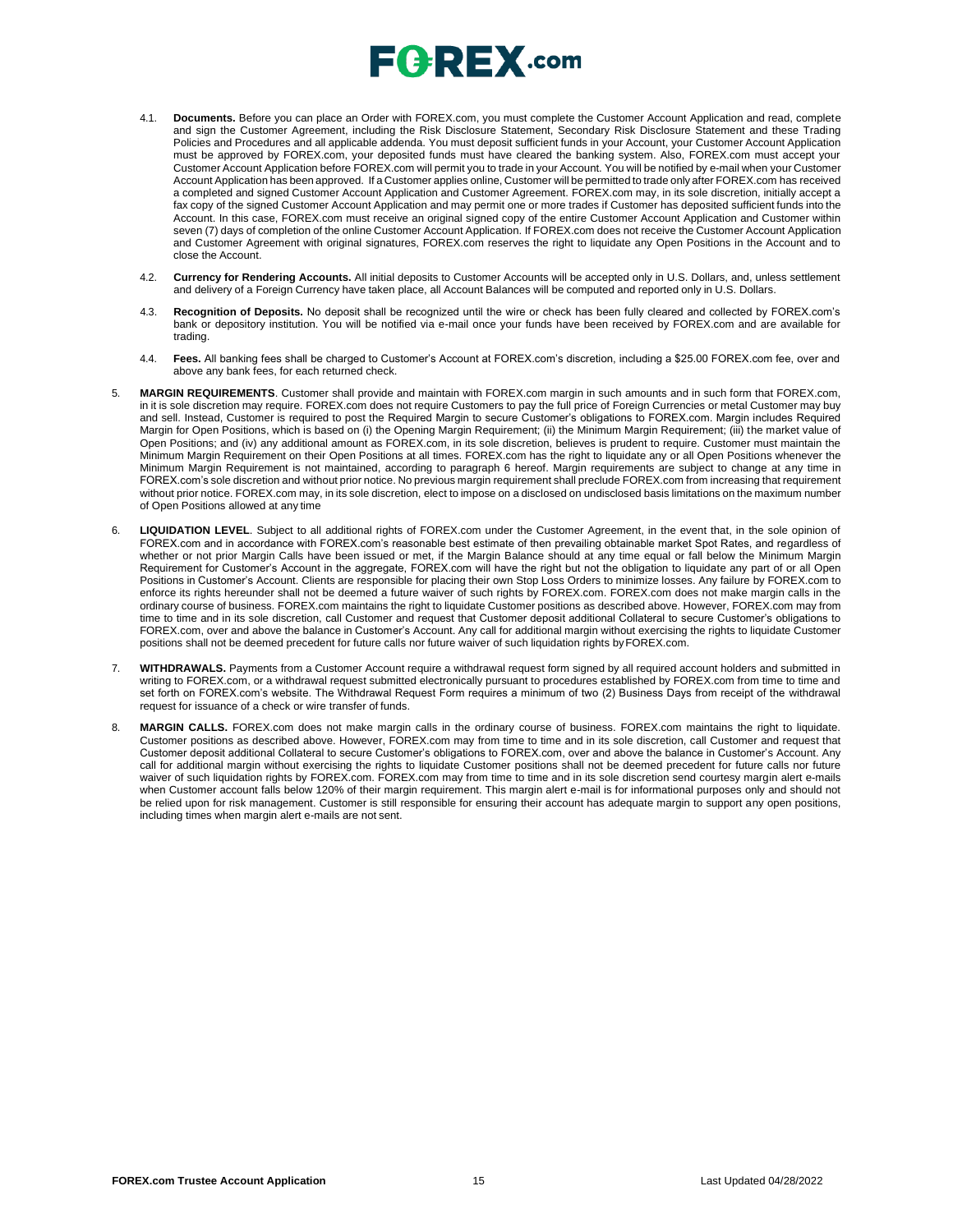# $E$ **Q**  $R$ **E** $X$ .com

### **Trading Tools**

- 1. FOREX.com may from time to time offer market news, commentary, charting, and analysis, trading performance analytics, signals-based products or services and other trading support tools ("Trading Tools"). Before using any Trading Tools please read this note carefully. It complements the Customer Agreement and associated risk disclosures furnished by us and should be read in conjunction with them. Unless stated otherwise, any capitalized terms used below shall carry the same meanings as in the Customer Agreement.
- **2. The Trading Tools are general in nature and do not and will not take into account your personal objectives, financial situation, or needs.**  Before acting on a Trading Tool, you should consider its appropriateness, having regard to your personal objectives, financial situation, and **needs.**
- **3. FOREX.com will not give advice to you on the merits of any trade and shall deal with you on an execution-only basis. None of our staff are authorized by us or permitted under applicable laws to give you personal advice. Accordingly, you should not regard any proposed trades, trading signals, suggested trading strategies, or other written or oral communications from us as investment recommendations or personal advice or as expressing our view as to whether a particular trade is suitable for you or meets your financial objectives. You must rely on your own judgement for any investment decision you make in relation to your Account. You have the final decision in relation to every trade you** enter into. You should make every effort to ensure you understand the Trading Tools and FOREX.com is entitled to assume that you do. If you **require investment or tax advice, please contact an independent investment or tax advisor.**
- 4. Hypothetical performance results have many inherent limitations, some of which are described below. No warranty or representation is made that any Account will or is likely to achieve profits or losses similar to those shown in connection with any Trading Tool. In fact, there are frequently sharp differences between hypothetical performance results and the actual results subsequently achieved. Actual returns may be different to any hypothetical or indicative returns shown in any Trading Tool.
- 5. One of the limitations of hypothetical performance results is they are generally prepared with the benefit of hindsight. In addition, hypothetical trading does not involve financial risk and no hypothetical trading record can completely account for the impact of financial risk in actual trading. For example, the ability to withstand losses or to adhere to a particular trading platform in spite of trading losses are material points which can also adversely affect actual trading results. There are numerous other factors related to the markets in general or to the implementation of any specific trading program which cannot be fully accounted for in the preparation of hypothetical performance results and all of which can adversely affect actual trading results.
- 6. FOREX.com does not undertake to continue to offer the Trading Tools at all times and may not offer the same in the future. FOREX.com may withdraw or cancel any or all of the Trading Tools, or terminate your access to any or all of them, for any reason or for no reason at any time with or without notice, in our sole discretion.
- 7. Trading Tools can only be used for your own personal benefit. They cannot be used for business purposes or on behalf of another person nor can they be varied, passed on or resold to or shared with (in whole or in part) another person or entity or used to place any trades outside of our platform.
- 8. You will not copy, modify, de-compile, reverse engineer, or make derivative works of or from the Trading Tools or the manner in which they operate.
- 9. All intellectual property and other rights in the Trading Tools remain our sole property or the property of our licensors. FOREX.com does not assign, license, or otherwise transfer to you any right or interest in the Trading Tools whatsoever, except for the right to access and use the Trading Tools as expressly permitted by us in writing. In particular, but without limitation, all goodwill derived from the use or development of the Trading Tools will accrue exclusively to us. You will not do, or omit to do, or permit to be done, any act that will or may materially weaken, damage or be detrimental to the Trading Tools or the reputation of the goodwill associated with us or the Trading Tools.
- 10. FOREX.com does not commit to, and is not obliged to provide you with, any number of Trading Tools and the delivery of Trading Tools is not guaranteed. FOREX.com may provide the Trading Tools at such times, at such intervals and based on such factors as we may determine in our absolute discretion. You should not therefore use or rely on the Trading Tools as a method of monitoring prices, positions/markets or making trading decisions, and no liability will be accepted by us in this respect.
- 11. The Trading Tools are provided "AS IS", without any representation or warranty of any kind whatsoever, including that they will be without interruption or error free.
- 12. FOREX.com may suspend use of the Trading Tools at any time to carry out maintenance, repairs, upgrades or any development related issues, in order to comply with Applicable Laws or for any other reason determined by us in our sole discretion.
- 13. To the extent permitted by Applicable Laws, you agree not to hold FOREX.com, our directors, officers, employees, or agents liable for losses or damages, including legal fees, that may arise, directly or indirectly, in whole or in part, from: (a) non-delivery, delayed delivery, or the misdirected delivery of any Trading Tool, (b) inaccurate or incomplete content of any Trading Tool, or (c) your reliance on or use of the information in any Trading Tool for any purpose.

Any failure by you to comply with any of the above obligations or restrictions shall constitute an Event of Default under our Customer Agreement.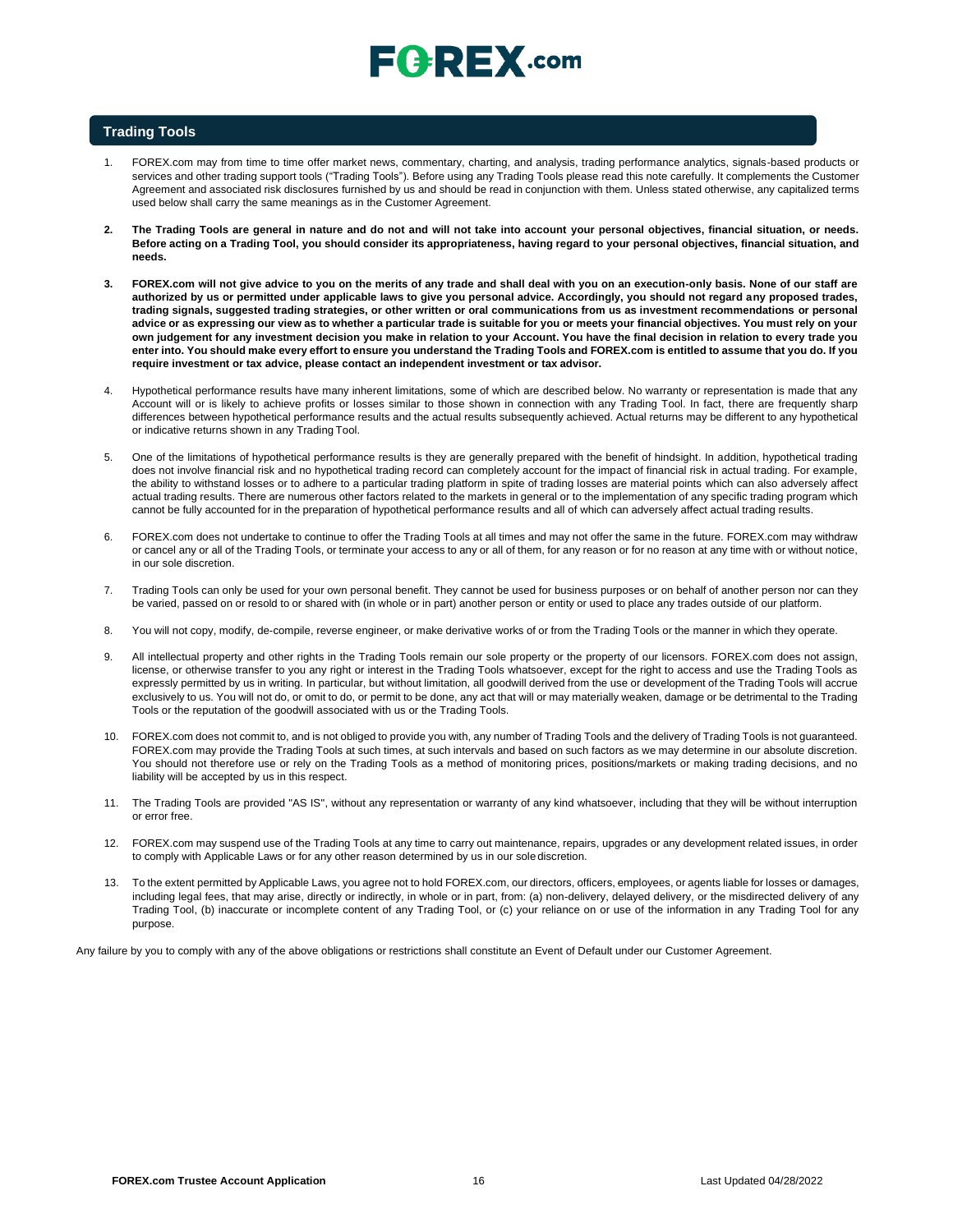

## **FOREX.COM**

### **THIS IS A LEGALLY BINDING CONTRACT.**

### **DO NOT SIGN UNTIL YOU HAVE CAREFULLY READ ALL OF THE FOREGOING COMPLETELY AND COMPLETED THE CUSTOMER ACCOUNT APPLICATION.**

**Your signature below acknowledges that you have carefully read, in its entirety, and understood the Customer Agreement, Social Security or Tax ID Certification, Authorization to Transfer Funds, Consent to Electronic Statements, Agreement to Use Collateral, Risk Disclosure Statement, Secondary Risk Disclosure (High Risk Investment), and Trading Policies and Procedures, and that you agree to all of the provisions contained therein.**

**Your signature below further represents, warranties and certifies that the information provided by you in the Customer Account Application is correct and complete.**

**Trustee** Full Name of Trust: Signature: Date: Date: Date: Date: Date: Date: Date: Date: Date: Date: Date: Date: Date: Date: Date: Date: Date: Date: Date: Date: Date: Date: Date: Date: Date: Date: Date: Date: Date: Date: Date: Date: Date: Date: Date: D Name: As Trustee **Co-Trustee** Signature: 2000 Contract Date: 2000 Contract Date: 2000 Date: 2000 Date: 2000 Date: 2000 Date: 2000 Date: 2000 Name: As Co-Trustee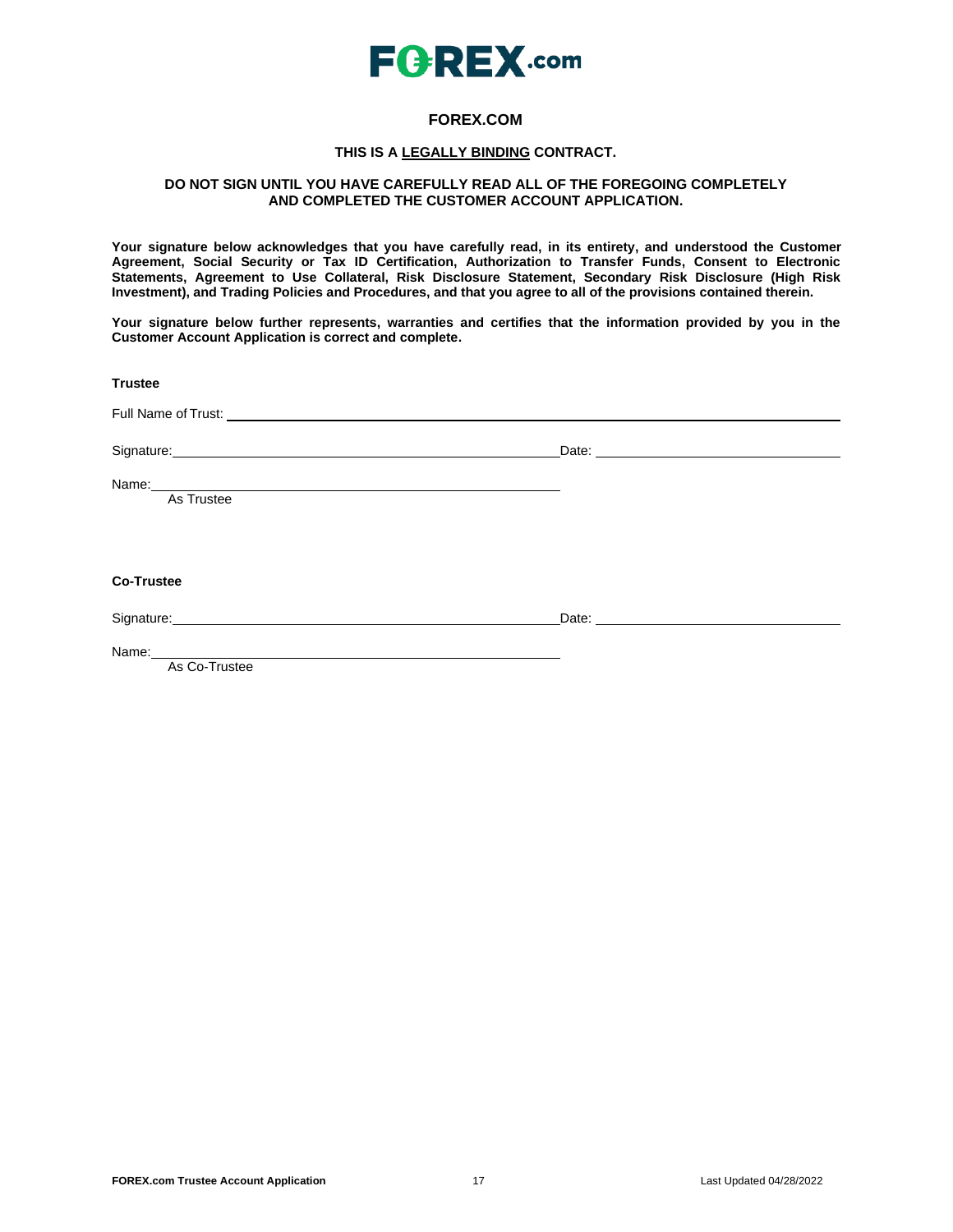### **Secondary Risk Disclosure: High Risk Investment**

Trading is very speculative and risky. Foreign Exchange Trading is highly speculative and is suitable only for those customers who (a) understand and are willing to assume the economic, legal and other risks involved, and (b) are financially able to assume losses significantly in excess of margin or deposits. Customer represents, warrants and agrees that Customer understands these risks; that Customer is willing and able, financially and otherwise, to assume the risks of Foreign Exchange Trading and Spot Metal Trading and that loss of Customer's entire Account Balance will not change Customer's life style.

The high leverage and low margin associated with Foreign Exchange Trading and Spot Metal Trading can result in significant losses due to price changes in Foreign Exchange Contracts, Cross Currency Contracts and Metal Contracts. Company's margin policies may require that additional funds be provided to properly margin Customer's Account and that Customer must immediately meet such margin requirements. Failure to maintain the Minimum Margin Requirement may result in the liquidation of any open positions with resultant loss to Customer.

FOREX IS AN OVER THE COUNTER (OTC) MARKET, MEANING THE FOREIGN CURRENCY TRADING YOU ARE ENTERING INTO IS NOT CONDUCTED ON AN EXCHANGE. AS A MARKET MAKER, FOREX.COM IS THE COUNTERPARTY IN THESE TRANSACTIONS AND, THEREFORE, ACTS AS THE BUYER WHEN YOU SELL AND THE SELLER WHEN YOU BUY. AS A RESULT, FOREX.COM'S INTERESTS MAY BE IN CONFLICT WITH YOURS. UNLESS OTHERWISE SPECIFIED IN YOUR WRITTEN AGREEMENT OR OTHER WRITTEN DOCUMENTS FOREX.COM ESTABLISHES THE PRICES AND WHICH IT OFFERS TO TRADE WITH YOU. THE PRICES OFFERED MIGHT NOT BE THE BEST PRICES AVAILABLE AND DIFFERENT PRICES MAY BE OFFERED TO DIFFERENT CUSTOMERS.

IF FOREX.COM ELECTS NOT TO COVER ITS OWN TRADING EXPOSURE, THEN YOU SHOULD BE AWARE THAT FOREX.COM MAY MAKE MORE MONEY IF THE MARKET GOES AGAINST YOU. ADDITIONALLY, SINCE FOREX.COM ACTS AS THE BUYER OR SELLER IN THE TRANSACTION, YOU SHOULD CAREFULLY EVALUATE ANY TRADE RECOMMENDATIONS YOU RECEIVE FROM FOREX.COM OR ANY OF ITS SOLICITORS.

| <b>Trustee</b>                                                                                                                                                                                                                              |                    |
|---------------------------------------------------------------------------------------------------------------------------------------------------------------------------------------------------------------------------------------------|--------------------|
|                                                                                                                                                                                                                                             |                    |
| Signature: <u>contract and a series of the series of the series of the series of the series of the series of the series of the series of the series of the series of the series of the series of the series of the series of the</u>        | Date: <u>Date:</u> |
| Name: Name: Name: Name: Name: Name: Name: Name: Name: Name: Name: Name: Name: Name: Name: Name: Name: Name: Name: Name: Name: Name: Name: Name: Name: Name: Name: Name: Name: Name: Name: Name: Name: Name: Name: Name: Name:<br>As Trustee |                    |
| <b>Co-Trustee</b>                                                                                                                                                                                                                           |                    |
|                                                                                                                                                                                                                                             |                    |
| Signature: Management of the Community of the Community of the Community of the Community of the Community of the Community of the Community of the Community of the Community of the Community of the Community of the Commun              | Date: <b>Date:</b> |
| As Co-Trustee                                                                                                                                                                                                                               |                    |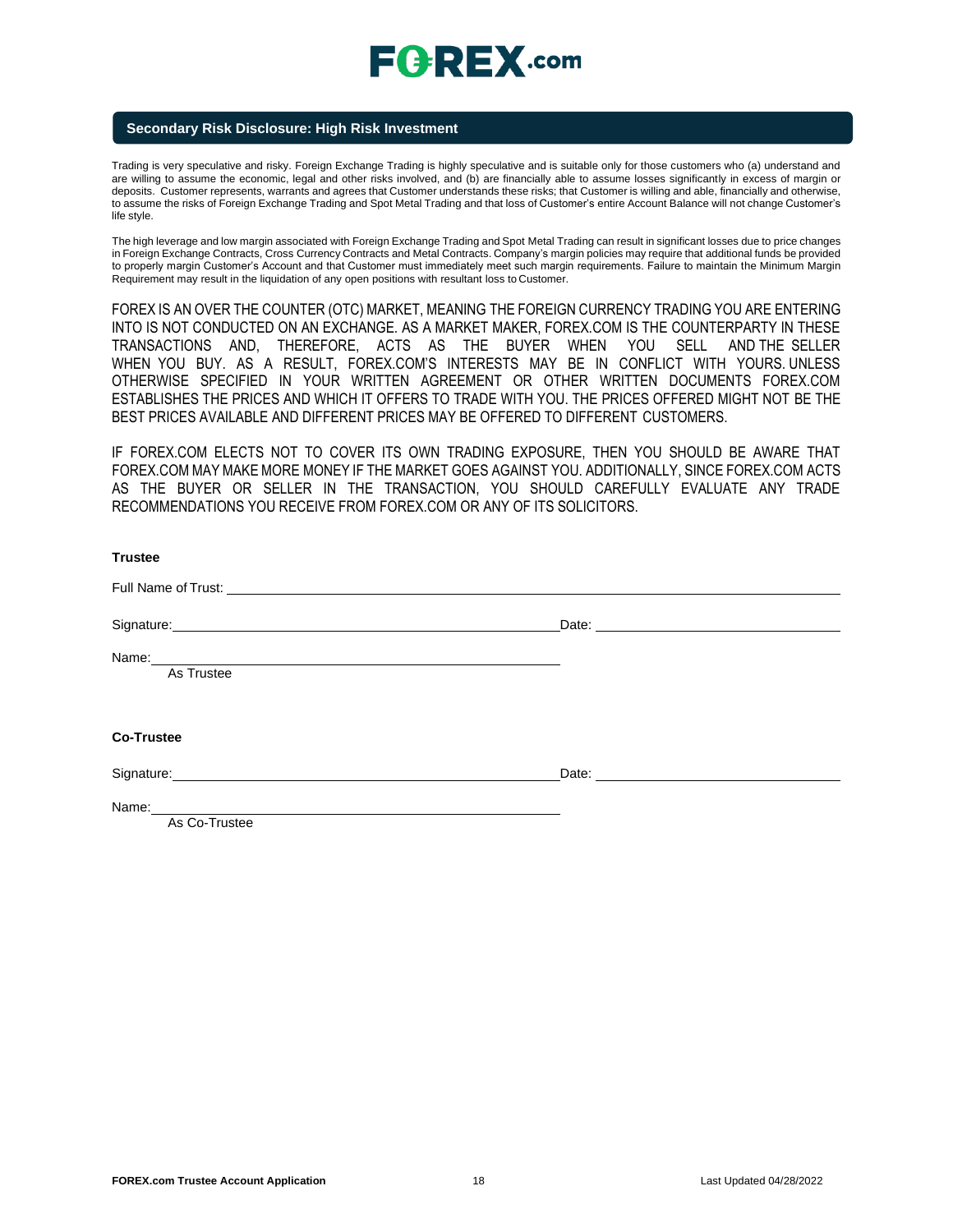## **RISK DISCLOSURE STATEMENT**

OFF-EXCHANGE FOREIGN CURRENCY TRANSACTIONS INVOLVE THE LEVERAGED TRADING OF CONTRACTS DENOMINATED IN FOREIGN CURRENCY CONDUCTED WITH A FUTURES COMMISSION MERCHANT OR A RETAIL FOREIGN EXCHANGE DEALER AS YOUR COUNTERPARTY. BECAUSE OF THE LEVERAGE AND THE OTHER RISKS DISCLOSED HERE, YOU CAN RAPIDLY LOSE ALL OF THE FUNDS YOU DEPOSIT FOR SUCH TRADING AND YOU MAY LOSE MORE THAN YOU DEPOSIT.

YOU SHOULD BE AWARE OF AND CAREFULLY CONSIDER THE FOLLOWING POINTS BEFORE DETERMINING WHETHER SUCH TRADING IS APPROPRIATE FOR YOU.

(1) TRADING IS NOT ON A REGULATED MARKET OR EXCHANGE—YOUR DEALER IS YOUR TRADING PARTNER WHICH IS A DIRECT CONFLICT OF INTEREST. BEFORE YOU ENGAGE IN ANY RETAIL FOREIGN EXCHANGE TRADING, YOU SHOULD CONFIRM THE REGISTRATION STATUS OF YOUR COUNTERPARTY.

The off-exchange foreign currency trading you are entering into is not conducted on an interbank market, nor is it conducted on a futures exchange subject to regulation as a designated contract market by the Commodity Futures Trading Commission. The foreign currency trades you transact are trades with the futures commission merchant or retail foreign exchange dealer as your counterparty. WHEN YOU SELL, THE DEALER IS THE BUYER. WHEN YOU BUY, THE DEALER IS THE SELLER. As a result, when you lose money trading, your dealer is making money on such trades, in addition to any fees, commissions, or spreads the dealer may charge.

(2) AN ELECTRONIC TRADING PLATFORM FOR RETAIL FOREIGN CURRENCY TRANSACTIONS IS NOT AN EXCHANGE. IT IS AN ELECTRONIC CONNECTION FOR ACCESSING YOUR DEALER. THE TERMS OF AVAILABILITY OF SUCH A PLATFORM ARE GOVERNED ONLY BY YOUR CONTRACT WITH YOUR DEALER.

Any trading platform that you may use to enter off-exchange foreign currency transactions is only connected to your futures commission merchant or retail foreign exchange dealer. You are accessing that trading platform only to transact with your dealer. You are not trading with any other entities or customers of the dealer by accessing such platform. The availability and operation of any such platform, including the consequences of the unavailability of the trading platform for any reason, is governed only by the terms of your account agreement with the dealer.

## (3) YOUR DEPOSITS WITH THE DEALER HAVE NO REGULATORYPROTECTIONS.

All of your rights associated with your retail forex trading, including the manner and denomination of any payments made to you, are governed by the contract terms established in your account agreement with the futures commission merchant or retail foreign exchange dealer. Funds deposited by you with a futures commission merchant or retail foreign exchange dealer for trading off-exchange foreign currency transactions are not subject to the customer funds protections provided to customers trading on a contract market that is designated by the Commodity Futures Trading Commission. Your dealer may commingle your funds with its own operating funds or use them for other purposes. In the event your dealer becomes bankrupt, any funds the dealer is holding for you in addition to any amounts owed to you resulting from trading, whether or not any assets are maintained in separate deposit accounts by the dealer, may be treated as an unsecured creditor's claim.

(4) YOU ARE LIMITED TO YOUR DEALER TO OFFSET OR LIQUIDATE ANY TRADING POSITIONS SINCE THE TRANSACTIONS ARE NOT MADE ON AN EXCHANGE OR MARKET, AND YOUR DEALER MAY SET ITS OWN PRICES.

Your ability to close your transactions or offset positions is limited to what your dealer will offer to you, as there is no other market for these transactions. Your dealer may offer any prices it wishes, and it may offer prices derived from outside sources or not in its discretion. Your dealer may establish its prices by offering spreads from third party prices, but it is under no obligation to do so or to continue to do so.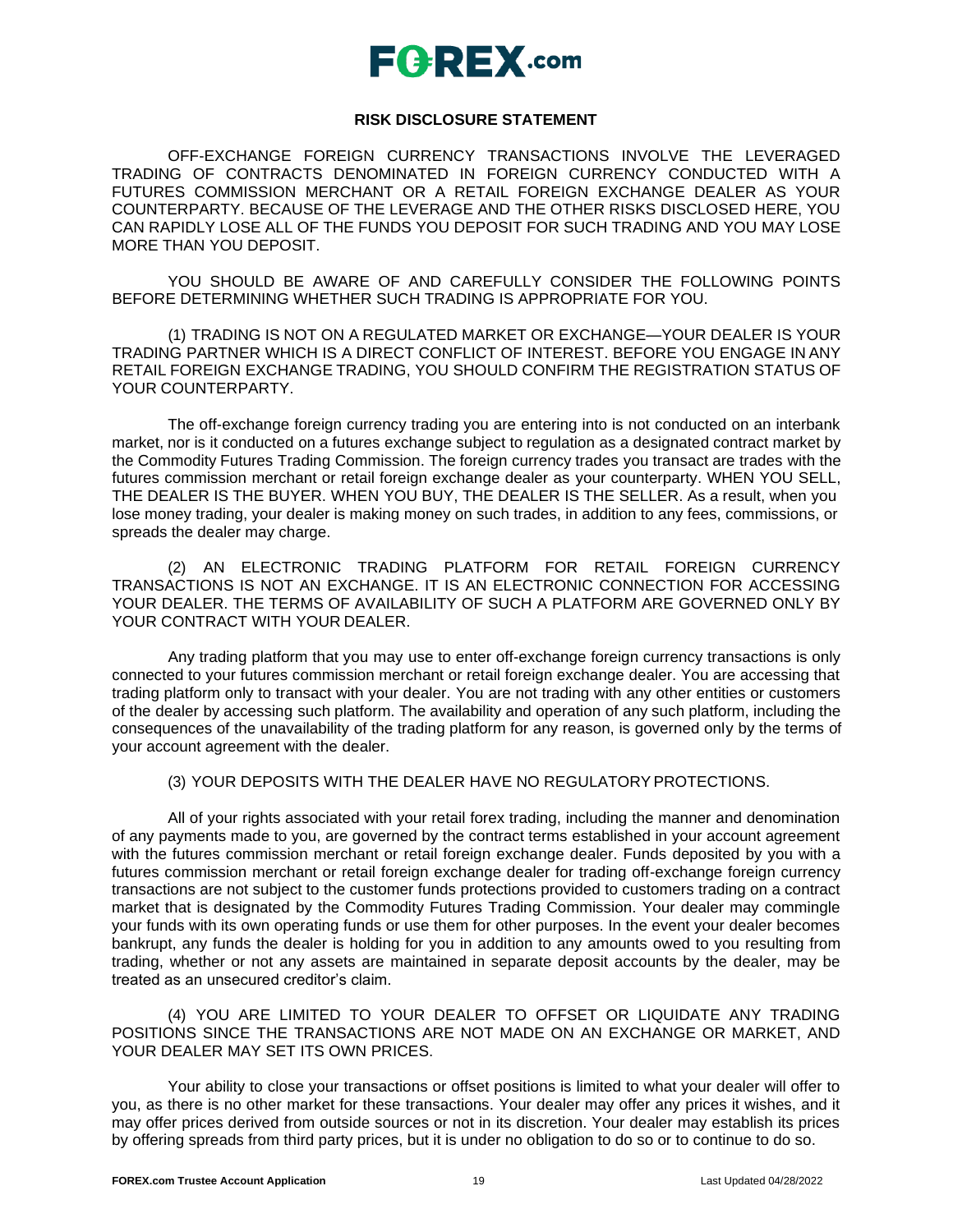

Your dealer may offer different prices to different customers at any point in time on its own terms. The terms of your account agreement alone govern the obligations your dealer has to you to offer prices and offer offset or liquidating transactions in your account and make any payments to you. The prices offered by your dealer may or may not reflect prices available elsewhere at any exchange, interbank, or other market for foreign currency.

### (5) PAID SOLICITORS MAY HAVE UNDISCLOSED CONFLICTS.

The futures commission merchant or retail foreign exchange dealer may compensate introducing brokers for introducing your account in ways which are not disclosed to you. Such paid solicitors are not required to have, and may not have, any special expertise in trading, and may have conflicts of interest based on the method by which they are compensated. Solicitors working on behalf of futures commission merchants and retail foreign exchange dealers are required to register. You should confirm that they are, in fact registered. You should thoroughly investigate the manner in which all such solicitors are compensated and be very cautious in granting any person or entity authority to trade on your behalf. You should always consider obtaining dated written confirmation of any information you are relying on from your dealer or a solicitor in making any trading or account decisions.

FINALLY, YOU SHOULD THOROUGHLY INVESTIGATE ANY STATEMENTS BY ANY DEALERS OR SALES REPRESENTATIVES WHICH MINIMIZE THE IMPORTANCE OF, OR CONTRADICT, ANY OF THE TERMS OF THIS RISK DISCLOSURE. SUCH STATEMENTS MAY INDICATE POTENTIAL SALES FRAUD.

THIS BRIEF STATEMENT CANNOT, OF COURSE, DISCLOSE ALL THE RISKS AND OTHER ASPECTS OF TRADING OFF-EXCHANGE FOREIGN CURRENCY TRANSACTIONS WITH A FUTURES COMMISSION MERCHANT OR RETAIL FOREIGN EXCHANGE DEALER.

For the calendar quarter ending March 31, 2022, there were 37,327 active non-discretionary trading accounts of which 30.5% were profitable and 69.5% unprofitable. For the calendar quarter ending December 31, 2021, there were 38,394 active non-discretionary trading accounts of which 28% were profitable and 72% unprofitable. For the calendar quarter ending September 30, 2021, there were 39,798 active non-discretionary trading accounts of which 31% were profitable and 69% unprofitable. For the calendar quarter ending June 30, 2021, there were 46,139 active non-discretionary trading accounts of which 31% were profitable and 69% unprofitable.

PAST PERFORMANCE IS NOT NECESSARILY INDICATIVE OF FUTURE RESULTS.

I hereby acknowledge that I have received and understood this risk disclosure statement.

| <b>Trustee</b>                                                                                                                                                                                                                                 |  |
|------------------------------------------------------------------------------------------------------------------------------------------------------------------------------------------------------------------------------------------------|--|
|                                                                                                                                                                                                                                                |  |
| Signature: Signature: Signature: Signature: Signature: Signature: Signature: Signature: Signature: Signature: Signature: Signature: Signature: Signature: Signature: Signature: Signature: Signature: Signature: Signature: Si                 |  |
| Name: Name: Name: Name: Name: Name: Name: Name: Name: Name: Name: Name: Name: Name: Name: Name: Name: Name: Name: Name: Name: Name: Name: Name: Name: Name: Name: Name: Name: Name: Name: Name: Name: Name: Name: Name: Name:<br>As Trustee    |  |
| <b>Co-Trustee</b>                                                                                                                                                                                                                              |  |
| Signature: <u>contract and a series of the series of the series of the series of the series of the series of the series of the series of the series of the series of the series of the series of the series of the series of the</u>           |  |
| Name: Name: Name: Name: Name: Name: Name: Name: Name: Name: Name: Name: Name: Name: Name: Name: Name: Name: Name: Name: Name: Name: Name: Name: Name: Name: Name: Name: Name: Name: Name: Name: Name: Name: Name: Name: Name:<br>As Co-Trustee |  |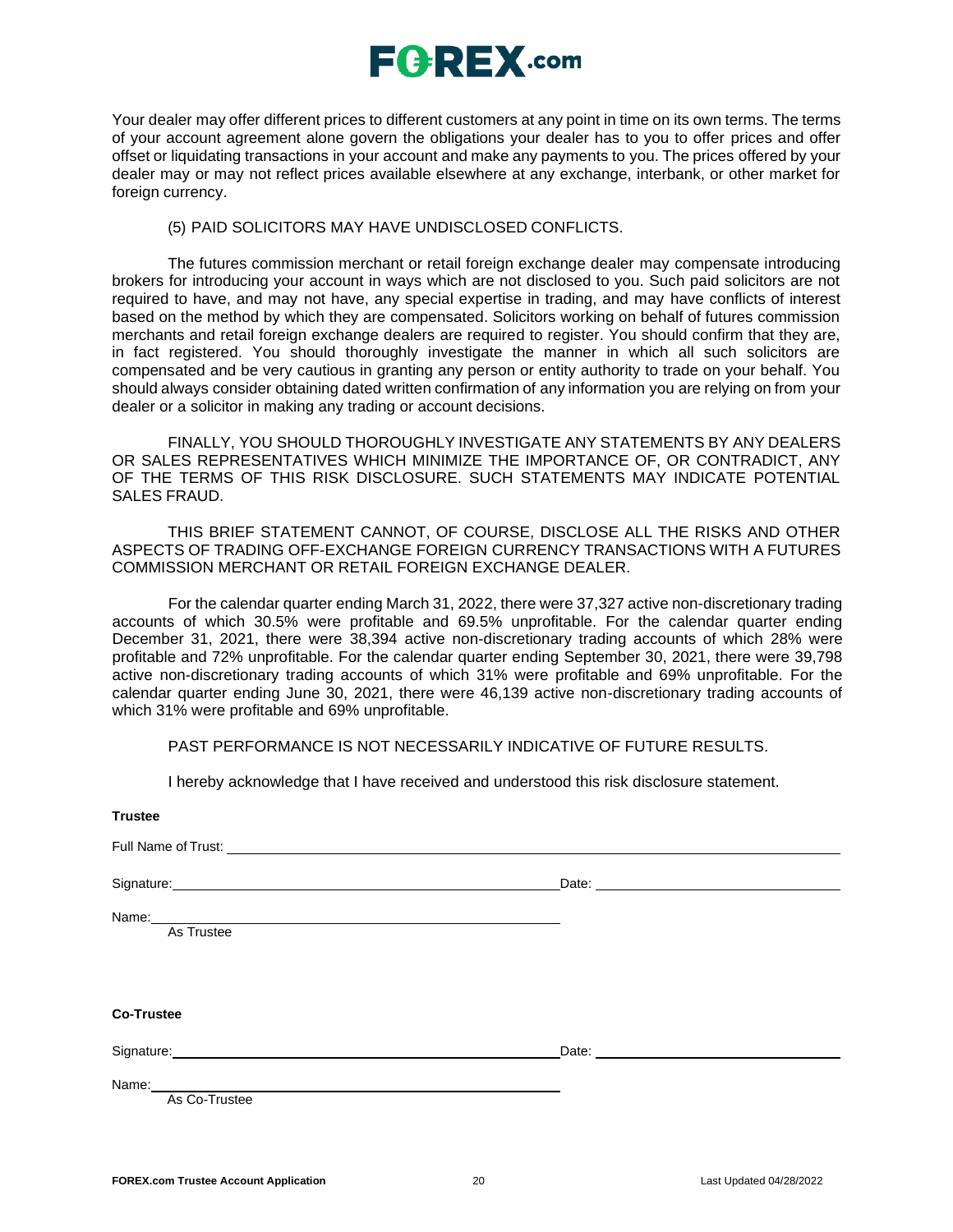

## **GAIN Capital Group LLC Direct Market Access Service Supplemental Terms**

These Supplemental Terms set out the terms and conditions under which GAIN Capital Group LLC ("GAIN Capital") offers you the Direct Market Access services described below (the "DMA Services"). These Supplemental Terms form part of the GAIN Capital Customer Agreement, including the related Trading Policies and Procedures, in each case as amended from time to time (collectively, the ''Customer Agreement'').

Unless separately defined in these Supplemental Terms, words and expressions shall have the same meanings given to them in the Customer Agreement.

## **1. TERMS OF SERVICES PROVIDED; TRADING POLICIES AND PROCEDURES.**

- a. Subject to the conditions of the Customer Agreement and acceptance of your application to open an Account, GAIN Capital will maintain one or more Accounts in your name, and will affect cash settled and physically settled transactions with and for you in the international over-the-counter currency markets on a spot basis and provide such other services and products as GAIN Capital may, in its sole discretion, determine from time to time in the future. Unless expressly stated otherwise in writing, all transactions entered into in connection with the DMA Services shall be governed by the terms of the Customer Agreement.
- **b.** Upon receipt of an order from you as customer, FOREX.com will attempt to place a financially equivalent order with its DMA Services liquidity provider(s) in GAIN Capital's name. Upon receipt of confirmation of fill price(s) from GAIN Capital's DMA Services liquidity provider(s), GAIN Capital will fill your order request, in part or in full, at the exact same price acting as counterparty to your trade. GAIN Capital's ability to fill your order will be contingent on GAIN Capital's ability to execute the order with its DMA Services liquidity provider(s) and pass these order fills on to you acting as counterparty to your trade. You acknowledge and agree that a lack of available liquidity from GAIN Capital's DMA Services liquidity providers may result in your order not being filled at any price. **You further acknowledge and agree that GAIN Capital will display currently available pricing for the contracts offered under the DMA Services, but actual execution prices achieved in the market by GAIN Capital with its DMA Services liquidity provider and passed on to you by GAIN Capital acting as counterparty to your trade may differ materially from pricing displayed, and you agree to accept the prices assigned to all filled orders pursuantto the DMA Services.**
- c. Unless otherwise specifically indicated in the trading platform through which you are accessing the DMA Services, all contingent and market orders placed on any trading day will expire at the end of each trading day.
- d. Neither Request for Quote functionality nor a demo trading system will be offered as part of the DMA Services.
- **2. REPRESENTATIONS AND WARRANTIES.** You hereby represent and warrant to GAIN Capital that: